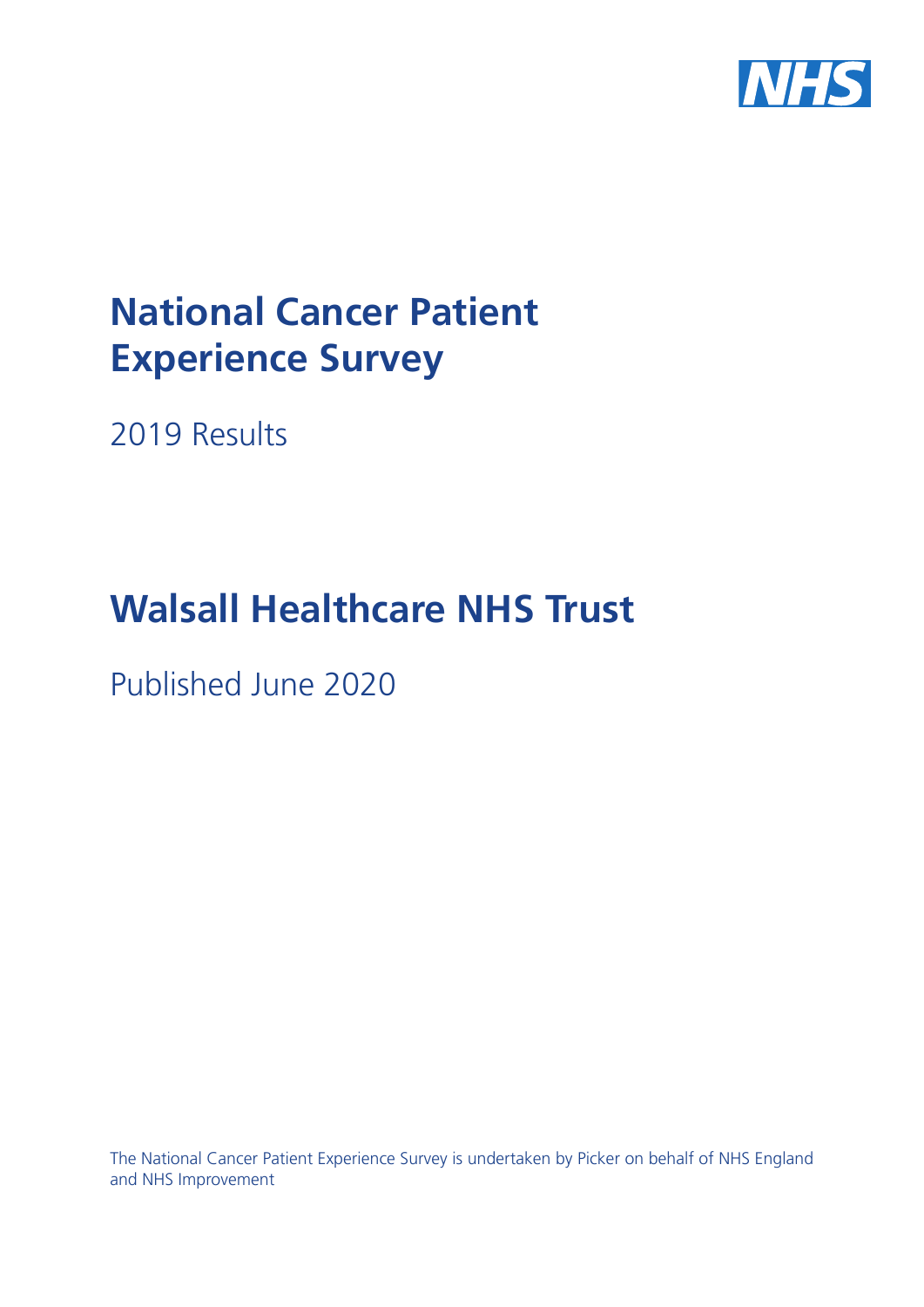# **Executive Summary** Case Mix Adjusted scores

#### **Cancer Dashboard Questions**

The following seven questions are included in phase 1 of the Cancer Dashboard developed by Public Health England and NHS England:

Q61. Patient's average rating of care scored from very poor to very good

| $\Omega$ | $\overline{2}$                                                | 3 | 4 | 5 | 6 | $\overline{7}$ | 8   | 9 | 10                                                                                            |  |
|----------|---------------------------------------------------------------|---|---|---|---|----------------|-----|---|-----------------------------------------------------------------------------------------------|--|
|          |                                                               |   |   |   |   |                | 8.7 |   |                                                                                               |  |
| 76%      |                                                               |   |   |   |   |                |     |   | Q18. Patient definitely involved as much as they wanted in decisions about care and treatment |  |
|          |                                                               |   |   |   |   |                |     |   | Q19. Patient given the name of a CNS who would support them through their treatment           |  |
| 83%      | Q20. Patient found it very or quite easy to contact their CNS |   |   |   |   |                |     |   |                                                                                               |  |
| 80%      |                                                               |   |   |   |   |                |     |   | Q39. Patient always felt they were treated with respect and dignity while in hospital         |  |
|          | leaving hospital                                              |   |   |   |   |                |     |   | Q41. Hospital staff told patient who to contact if worried about condition or treatment after |  |
| 56%      | treatment                                                     |   |   |   |   |                |     |   | Q55. General practice staff definitely did everything they could to support patient during    |  |

### **Questions Outside Expected Range**

|                                                                                               |            | Case Mix Adjusted Scores   |                            |                   |
|-----------------------------------------------------------------------------------------------|------------|----------------------------|----------------------------|-------------------|
|                                                                                               | 2019 Score | Lower<br>Expected<br>Range | Upper<br>Expected<br>Range | National<br>Score |
| $\sqrt{Q}$ 24. Hospital staff gave information on getting financial help or possible benefits | 78%        | 55%                        | 71%                        | 63%               |

|                                                                                                |            | Case Mix Adjusted Scores   |                            |                   |
|------------------------------------------------------------------------------------------------|------------|----------------------------|----------------------------|-------------------|
|                                                                                                | 2019 Score | Lower<br>Expected<br>Range | Upper<br>Expected<br>Range | National<br>Score |
| Q11. Patient felt they were told sensitively that they had cancer                              | 80%        | 81%                        | 90%                        | 86%               |
| Q13. Patient given easy to understand written information about the type of cancer they<br>had | 65%        | 69%                        | 80%                        | 74%               |
| Q31. Patient had confidence and trust in all doctors treating them                             | 75%        | 77%                        | 90%                        | 84%               |
| Q33. Patient had confidence and trust in all the ward nurses treating them                     | 65%        | 66%                        | 82%                        | 74%               |
| Q35. All hospital staff asked patient what name they prefer to be called by                    | 61%        | 61%                        | 81%                        | 71%               |
| Q39. Patient always felt they were treated with respect and dignity while in hospital          | 80%        | 82%                        | 94%                        | 88%               |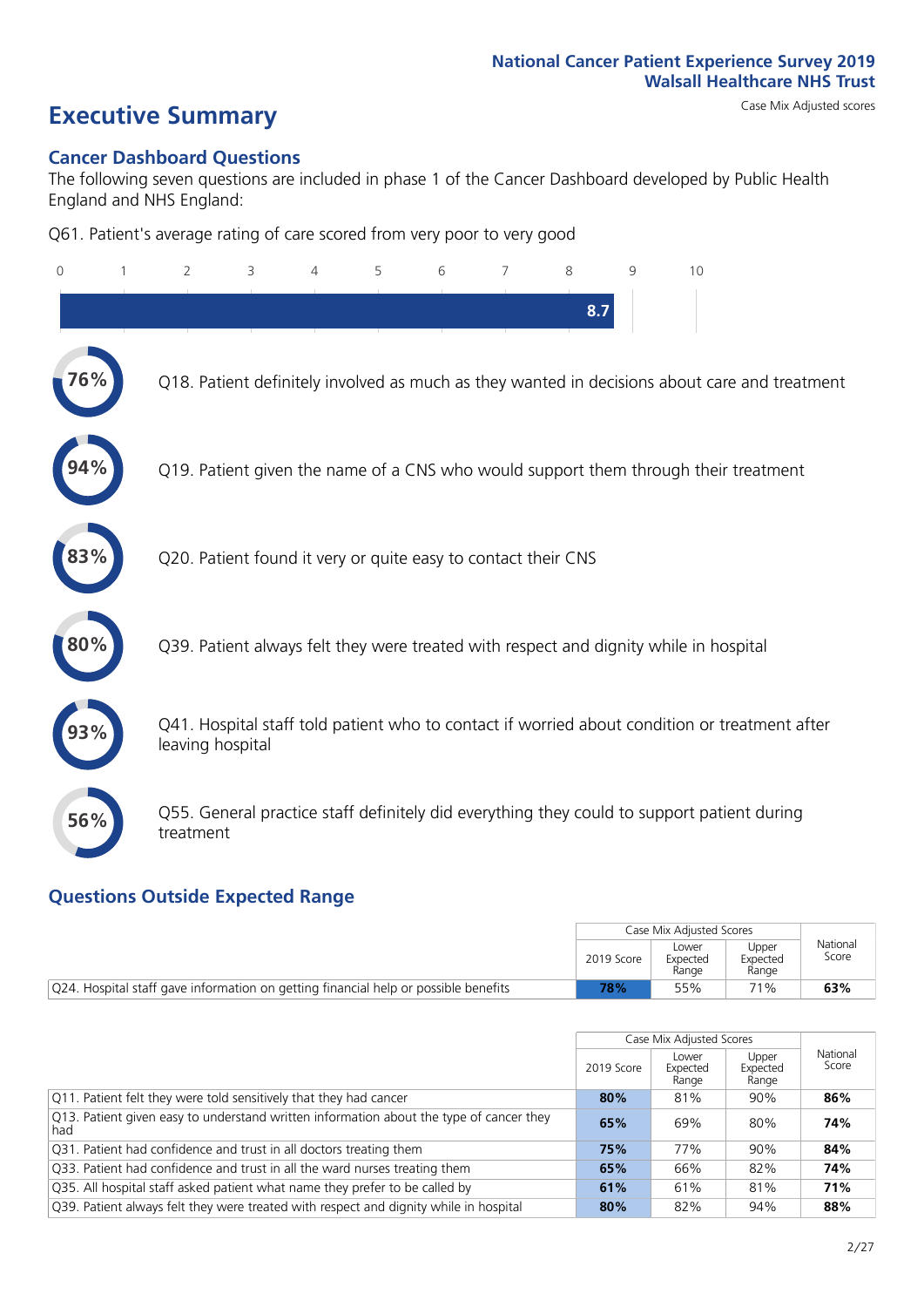# **Introduction**

The National Cancer Patient Experience Survey 2019 is the ninth iteration of the survey first undertaken in 2010. It has been designed to monitor national progress on cancer care; to provide information to drive local quality improvements; to assist commissioners and providers of cancer care; and to inform the work of the various charities and stakeholder groups supporting cancer patients.

The survey was overseen by a national Cancer Patient Experience Advisory Group. This Advisory Group set the principles and objectives of the survey programme and guided questionnaire development. The survey was commissioned and managed by NHS England. The survey provider, Picker, is responsible for designing, running and analysing the survey.

The 2019 survey involved 143 NHS Trusts. Out of 111,366 people, 67,858 people responded to the survey, yielding a response rate of 61%.

# **Methodology**

### **Eligibility, fieldwork and survey methods**

The sample for the survey included all adult (aged 16 and over) NHS patients, with a confirmed primary diagnosis of cancer, discharged from an NHS Trust after an inpatient episode or day case attendance for cancer related treatment in the months of April, May and June 2019. The fieldwork for the survey was undertaken between December 2019 and March 2020.

As in the previous four years, the survey used a mixed mode methodology. Questionnaires were sent by post, with two reminders where necessary, but also included an option to complete the questionnaire online. A Freephone helpline and email was available for respondents to opt out, ask questions about the survey, enable them to complete their questionnaire over the phone and provide access to a translation and interpreting facility for those whose first language was not English.

### **Case-mix adjustment**

Both unadjusted and adjusted scores are presented in this report. Case-mix adjusted scores allows us to account for the impact that differing patient populations might have on results. By using the case-mix adjusted estimates we can obtain a greater understanding of how a Trust is performing given their patient population. The factors taken into account in this case-mix adjustment are gender, age, ethnic group, deprivation, and tumour group.

### **Scoring methodology**

Fifty-two questions from the questionnaire are scored as these questions relate directly to patient experience. For all but one question (Q61), scores are presented as the percentage of positive responses out of all scored responses. For Q61, respondents rate their overall care on a scale of 0 to 10, of which the average was calculated for this question's presented score. The percentages in this report have been rounded to the nearest percentage point. Therefore, in some cases the figures do not appear to add up to 100%.

### **Statistical significance**

In the reporting of 2019 results, appropriate statistical tests have been undertaken to identify unadjusted scores for which the change over time is 'statistically significant'. Thirty-seven scored questions in 2019 have been compared with those of 2018 and a statistically significant change between the two years has been reported where identified.

For the scored questions that are comparable beyond 2018, statistically significant change over the five years has also been reported where identified. A statistically significant difference means that the change in the result is very unlikely to have occurred by sampling variation.

### **Suppression**

#### **Question-level suppression**

For scores where the base size per question is  $<$ 21, the score will be suppressed and replaced with an asterisk (\*). The base size will include neutral response options.

### **Double suppression**

If any group within a particular sub-group breakdown (such as the tumour group breakdown) has <21 responses, then the figure for this particular group is suppressed and replaced with an asterisk (\*). If there is only one group within the sub-group breakdown that has <21 respondents, and is therefore suppressed, the group with the next lowest number of respondents is also supressed and replaced with an asterisk (\*) (regardless if it is greater than or less than 21).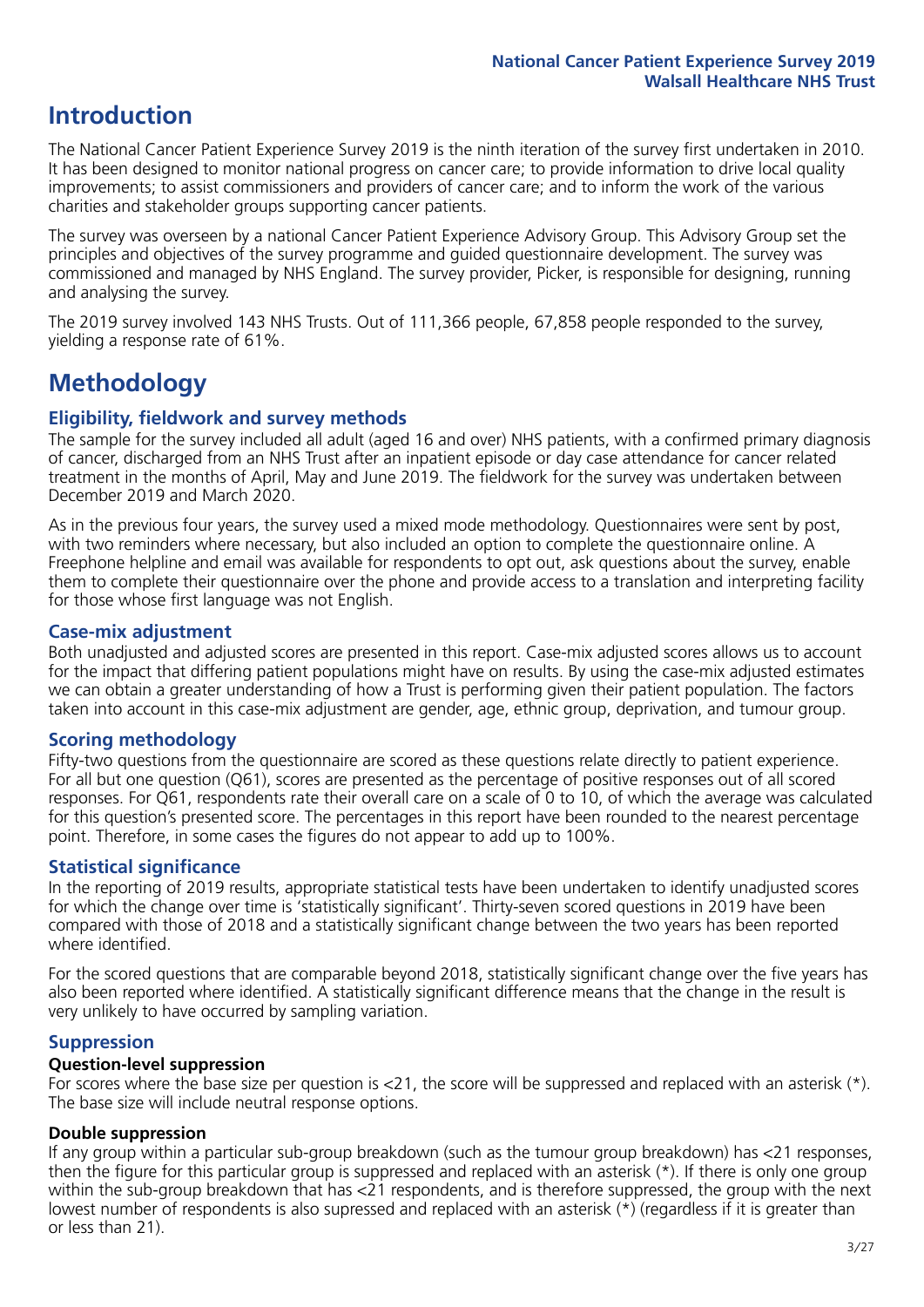# **Understanding the results**

This report shows how this Trust scored for each question in the survey, compared with national results and previous year's results. It is aimed at helping individual Trusts to understand their performance and identify areas for local improvement. Below is a description of the type of results presented within this report and how to understand them.

### **Expected range charts**

The expected range charts in this report show a bar with the lowest and highest score received for each question nationally. Within this bar, an expected range is given (in grey) and a black diamond represents the actual score for this Trust.

Trusts whose score is above the upper limit of the expected range (in the dark blue) are positive outliers, with a score statistically significantly higher than the national mean. This indicates that the Trust performs better than what Trusts of the same size and demographics are expected to perform. The opposite is true if the score is below the lower limit of the expected range (in the light blue); these are negative outliers. For scores within the expected range (in the grey), the score is what we would expect given the Trust's size and demographics.

#### **Comparability tables**

The comparability tables show the 2018 and 2019 unadjusted scores for this Trust for each scored question. If there is a significant change from 2018 and 2019 or overall from 2015 to 2019, an arrow will be presented for the direction of change. The adjusted 2019 score will also be presented for each scored question along with the lower and upper expected range and national score. Scores above the upper limit of the expected range will be highlighted dark blue, scores below the lower limit of the expected range will be highlighted light blue, and scores within the lower and upper limit of the expected ranges will be highlighted grey.

### **Tumour type tables**

The tumour type tables show the unadjusted scores for each scored question for each of the 13 tumour groups. The national score for that tumour group is also shown. Unadjusted scores for the same tumour type across different Trusts may not be comparable, as they do not account for the impact that differing patient populations might have on results. Central nervous system is abbreviated as 'CNS' and lower gastrointestinal tract is abbreviated as 'LGT' throughout this report.

### **Year on year charts**

The year on year charts show five columns representing the unadjusted scores of the last five years (2015, 2016, 2017, 2018 and 2019) for each scored question.

#### **Notes on specific questions**

Following the development phase of the 2019 survey, several changes were made to the questionnaire. Six scored questions were amended (Q5, Q18, Q30, Q35, Q56 and Q60) and one non-scored question (Q29) was amended that impacted the comparability of questions Q30 to Q41. Of all questions changed or impacted by change, only Q60 is presented with historical comparisons; though the results should be interpreted with caution.

### **Unadjusted data and case-mix adjusted data**

Unadjusted data should be used to see the actual responses from patients relating to the Trust. Case-mix adjusted data, together with expected ranges, should be used to understand whether the results are significantly higher or lower than national results taking account of the patient mix.

### **Further information**

This research was carried out in accordance with the international standard for organisations conducting social research (accreditation to ISO20252:2012; certificate number GB08/74322). The 2019 survey data has been produced and published in line with the Code of Practice for Official Statistics.

For more information on the methodology, please see the Technical Document. It can be viewed along with the 2019 questionnaire and survey quidance on the website at [www.ncpes.co.uk](https://www.ncpes.co.uk/supporting-documents). For all other outputs at National, Trust, CCG and Cancer Alliance level, please see the PDF reports, Excel tables and dashboards at [www.ncpes.co.uk.](https://www.ncpes.co.uk/current-results)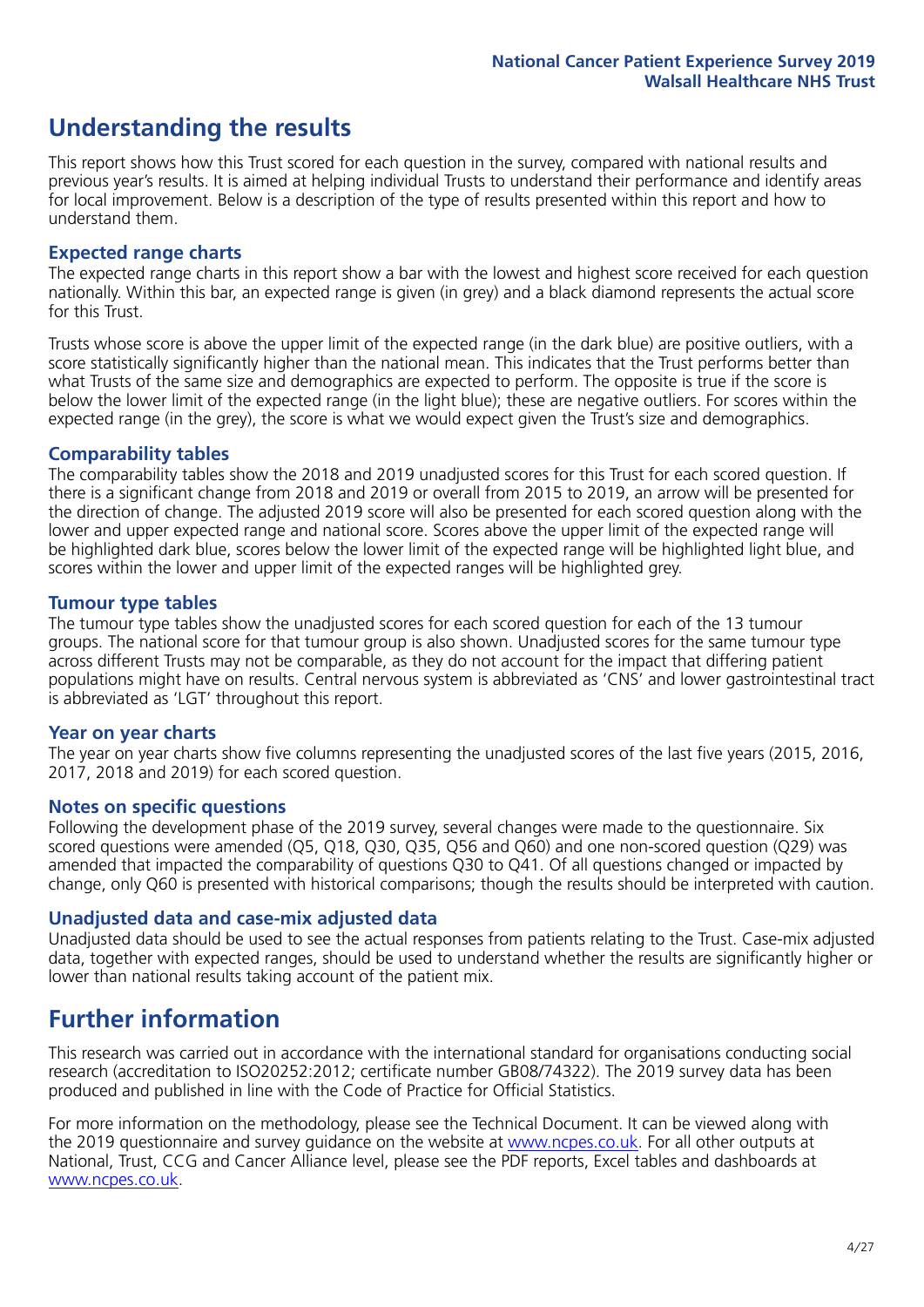### **Response Rate**

### **Overall Response Rate**

251 patients responded out of a total of 454 patients, resulting in a response rate of 55%.

|          | Sample Size | Adjusted<br>Sample | Completed | Response Rate |
|----------|-------------|--------------------|-----------|---------------|
| Trust    | 482         | 454                | 251       | 55%           |
| National | 119,855     | 111,366            | 67,858    | 61%           |

### **Respondents by Survey Type**

|                            | Number of<br>Respondents |
|----------------------------|--------------------------|
| Online                     | 11                       |
| Paper                      | 240                      |
| Phone                      | O                        |
| <b>Translation Service</b> |                          |

### **Respondents by Tumour Group**

|                      | Number of<br>Respondents |
|----------------------|--------------------------|
| <b>Brain / CNS</b>   | ∩                        |
| <b>Breast</b>        | 100                      |
| Colorectal / LGT     | 27                       |
| Gynaecological       | 14                       |
| Haematological       | 20                       |
| <b>Head and Neck</b> | U                        |
| Lung                 | 18                       |
| Prostate             | 19                       |
| Sarcoma              | Ω                        |
| Skin                 | $\overline{2}$           |
| <b>Upper Gastro</b>  | 10                       |
| Urological           | 23                       |
| Other                | 18                       |

### **Respondents by Age and Gender**

Respondents year of birth has been used to determine age. This information has been amalgamated into 8 age bands. The age and gender distribution for the Trust was as follows:

|        | Age 16-24 | Age 25-34 | Age 35-44 | Age 45-54 | Age 55-64 | Age 65-74 | Age 75-84         | Age 85+ | Total |
|--------|-----------|-----------|-----------|-----------|-----------|-----------|-------------------|---------|-------|
| Male   |           |           |           |           | 16        | 33        | 29                |         | 86    |
| Female |           |           |           | 33        | 37        | 44        | $\sim$ $-$<br>ر ڪ |         | 165   |
| Total  |           |           |           | 36        | 53        | 77        | 66                | 13      | 251   |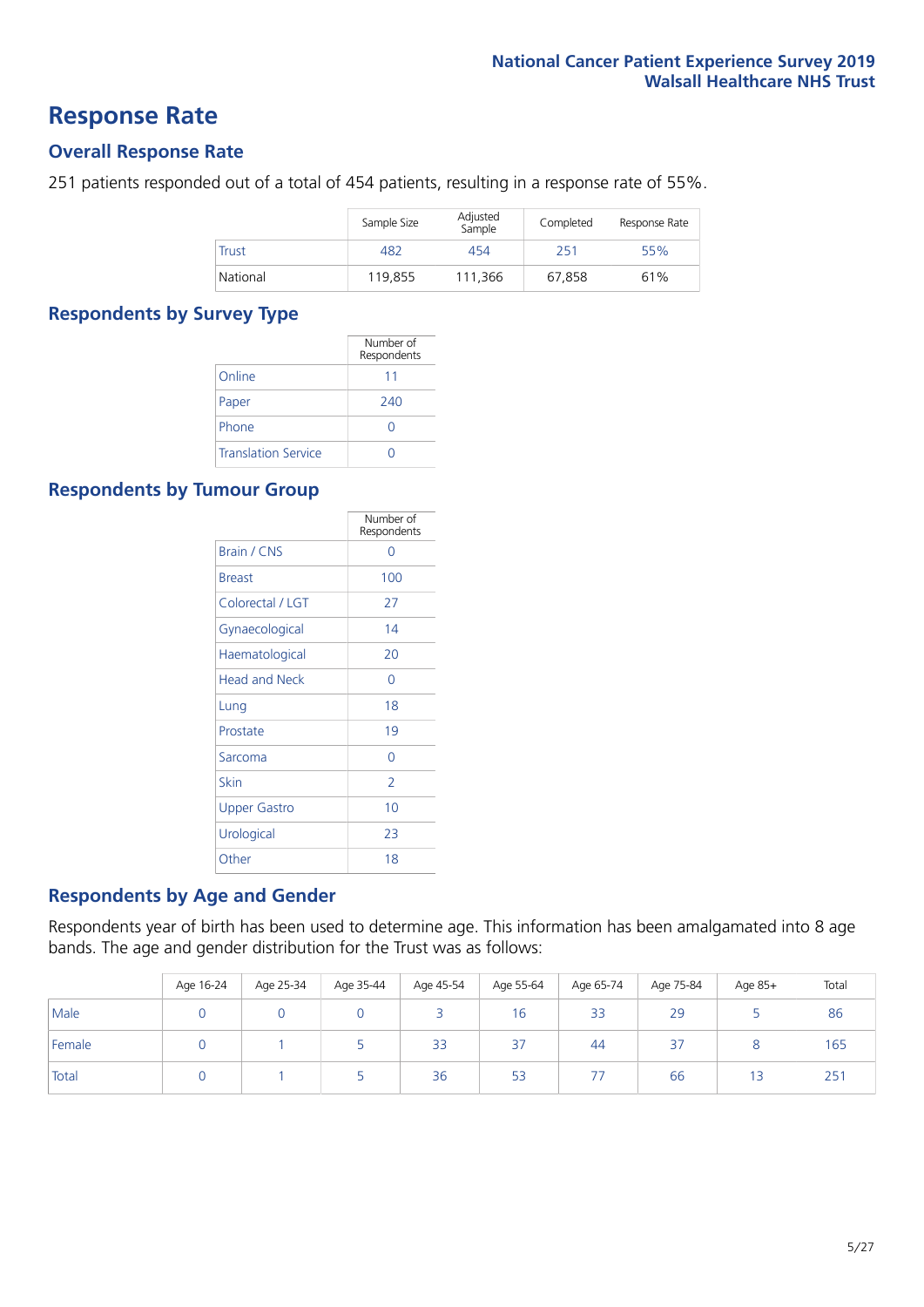# **Expected Range Charts**

| Lower Expected Range<br>Average                                                                                                                                                                                                                                                                                                                                                                                                                                                                                             |    |     | Upper Expected Range |     |     |            | Case Mix Adjusted Score |                          |                   |            |          |
|-----------------------------------------------------------------------------------------------------------------------------------------------------------------------------------------------------------------------------------------------------------------------------------------------------------------------------------------------------------------------------------------------------------------------------------------------------------------------------------------------------------------------------|----|-----|----------------------|-----|-----|------------|-------------------------|--------------------------|-------------------|------------|----------|
| <b>SEEING YOUR GP</b><br>Q1. Saw GP once or twice before being told they needed to go to<br>hospital<br>Q2. Patient thought they were seen as soon as necessary                                                                                                                                                                                                                                                                                                                                                             | 0% | 10% | 20%                  | 30% | 40% | 50%        | 60%                     | 70%<br>74%               | 80%<br>82%        |            | 90% 100% |
| <b>DIAGNOSTIC TESTS</b><br>Q5. Received all the information needed about the test<br>Q6. The length of time waiting for the test to be done was about<br>right<br>Q7. Test results explained in completely understandable way                                                                                                                                                                                                                                                                                               | 0% | 10% | 20%                  | 30% | 40% | 50%        | 60%                     | 70%                      | 80%<br>80%        | 95%<br>87% | 90% 100% |
| <b>FINDING OUT WHAT WAS WRONG WITH YOU</b><br>Q10. Patient told they could bring a family member or friend when<br>first told they had cancer<br>Q11. Patient felt they were told sensitively that they had cancer<br>Q12. Patient completely understood the explanation of what was<br>wrong<br>Q13. Patient given easy to understand written information about<br>the type of cancer they had                                                                                                                             | 0% | 10% | 20%                  | 30% | 40% | 50%        | 60%                     | 70%<br>77%<br>69%<br>65% | 80%<br>80%        |            | 90% 100% |
| <b>DECIDING THE BEST TREATMENT FOR YOU</b><br>Q14. Patient felt that treatment options were completely explained<br>Q15. Patient felt possible side effects were definitely explained in<br>an understandable way<br>Q16. Patient definitely given practical advice and support in dealing<br>with side effects of treatment<br>Q17. Patient definitely told about side effects that could affect<br>them in the future<br>Q18. Patient definitely involved as much as they wanted in<br>decisions about care and treatment | 0% | 10% | 20%                  | 30% | 40% | 50%<br>54% | 60%                     | 70%<br>71%<br>68%<br>76% | 80%<br>79%        |            | 90% 100% |
| <b>CLINICAL NURSE SPECIALIST (CNS)</b><br>Q19. Patient given the name of a CNS who would support them<br>through their treatment<br>Q20. Patient found it very or quite easy to contact their CNS<br>Q21. Patient got understandable answers to important questions<br>all or most of the time                                                                                                                                                                                                                              | 0% | 10% | 20%                  | 30% | 40% | 50%        | 60%                     | 70%                      | 80%<br>83%<br>83% | 94%        | 90% 100% |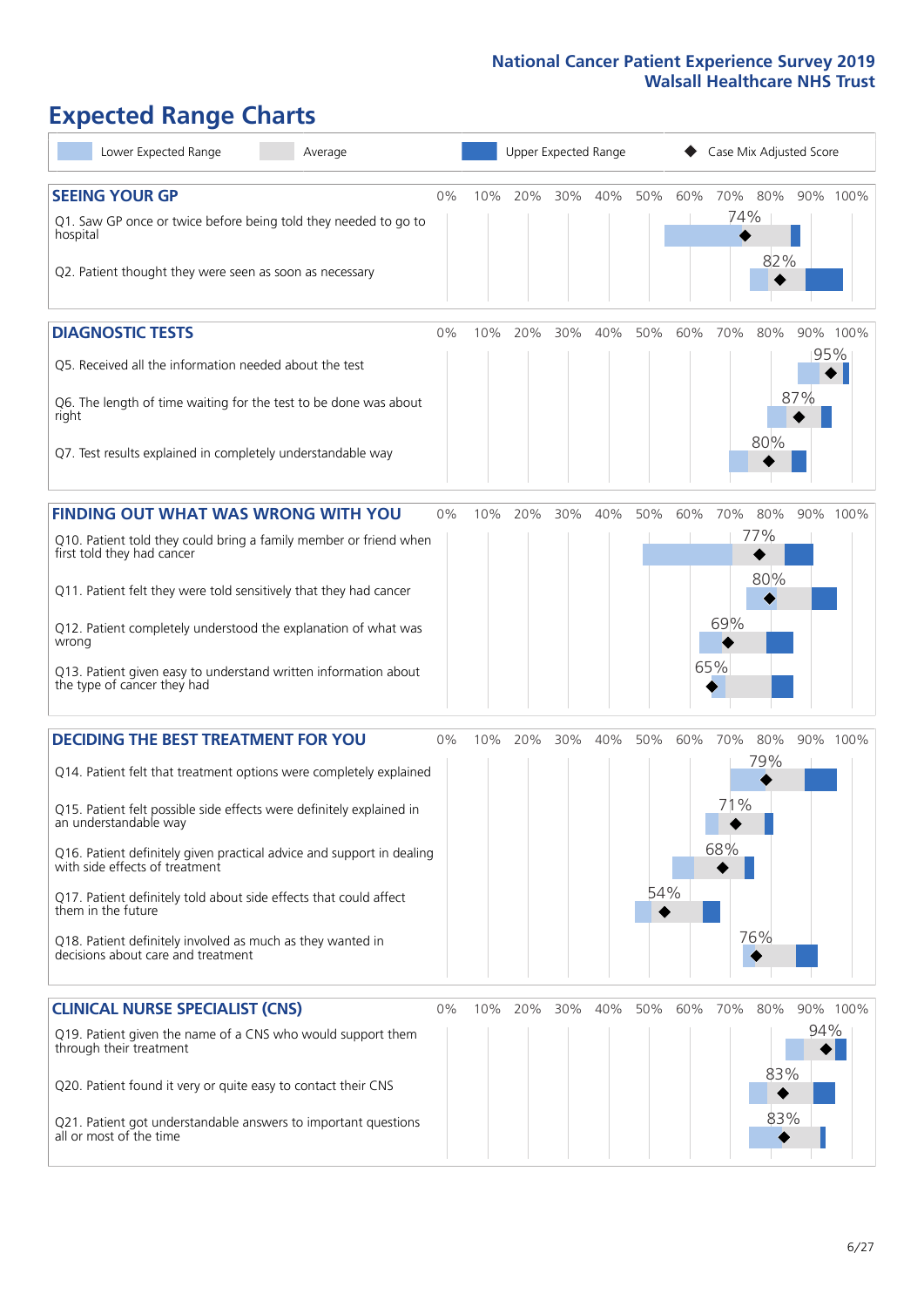# **Expected Range Charts**

| Lower Expected Range<br>Average                                                                                                                                                                                                                                                                                                                                                                                               |    |     |     |     | Upper Expected Range |     |     | Case Mix Adjusted Score |                                                   |            |                 |
|-------------------------------------------------------------------------------------------------------------------------------------------------------------------------------------------------------------------------------------------------------------------------------------------------------------------------------------------------------------------------------------------------------------------------------|----|-----|-----|-----|----------------------|-----|-----|-------------------------|---------------------------------------------------|------------|-----------------|
| <b>SUPPORT FOR PEOPLE WITH CANCER</b><br>Q22. Hospital staff gave information about support or self-help<br>groups for people with cancer<br>Q23. Hospital staff discussed or gave information about the impact<br>cancer could have on day to day activities<br>Q24. Hospital staff gave information on getting financial help or<br>possible benefits<br>Q25. Hospital staff told patient they could get free prescriptions | 0% | 10% | 20% | 30% | 40%                  | 50% | 60% | 70%                     | 80%<br>82%<br>78%<br>$\color{black}\blacklozenge$ | 90%<br>88% | 90% 100%        |
| <b>OPERATIONS</b>                                                                                                                                                                                                                                                                                                                                                                                                             | 0% | 10% | 20% | 30% | 40%                  | 50% | 60% | 70%                     | 80%                                               |            | 90% 100%<br>96% |
| Q27. Beforehand, patient had all the information needed about the<br>operation                                                                                                                                                                                                                                                                                                                                                |    |     |     |     |                      |     |     |                         |                                                   |            |                 |
| Q28. Afterwards, staff completely explained how operation had<br>gone in understandable way                                                                                                                                                                                                                                                                                                                                   |    |     |     |     |                      |     |     |                         | 78%                                               |            |                 |
| <b>HOSPITAL CARE AS AN INPATIENT</b>                                                                                                                                                                                                                                                                                                                                                                                          | 0% | 10% | 20% | 30% | 40%                  | 50% | 60% | 70%                     | 80%                                               |            | 90% 100%        |
| Q30. Hospital staff didn't talk in front of patient as if patient wasn't<br>there                                                                                                                                                                                                                                                                                                                                             |    |     |     |     |                      |     |     |                         | 81%                                               |            |                 |
| Q31. Patient had confidence and trust in all doctors treating them                                                                                                                                                                                                                                                                                                                                                            |    |     |     |     |                      |     |     |                         | 75%                                               |            |                 |
| Q32. Patient's family or someone close definitely felt able to talk to<br>a doctor                                                                                                                                                                                                                                                                                                                                            |    |     |     |     |                      |     |     | 65%                     |                                                   |            |                 |
| Q33. Patient had confidence and trust in all the ward nurses<br>treating them                                                                                                                                                                                                                                                                                                                                                 |    |     |     |     |                      |     |     | 65%                     |                                                   |            |                 |
| Q34. Patient thought there were always or nearly always enough<br>nurses on duty to care for them                                                                                                                                                                                                                                                                                                                             |    |     |     |     |                      |     | 56% |                         |                                                   |            |                 |
| Q35. All hospital staff asked patient what name they prefer to be<br>called by                                                                                                                                                                                                                                                                                                                                                |    |     |     |     |                      |     | 61% |                         |                                                   |            |                 |
| Q36. Patient always given enough privacy when discussing<br>condition or treatment                                                                                                                                                                                                                                                                                                                                            |    |     |     |     |                      |     |     |                         | 82%                                               |            |                 |
| Q37. Patient definitely found hospital staff to discuss worries or<br>fears during their inpatient visit                                                                                                                                                                                                                                                                                                                      |    |     |     |     |                      | 48% |     |                         |                                                   |            |                 |
| Q38. Hospital staff definitely did everything they could to help<br>control pain                                                                                                                                                                                                                                                                                                                                              |    |     |     |     |                      |     |     |                         | 78%                                               |            |                 |
| Q39. Patient always felt they were treated with respect and dignity<br>while in hospital                                                                                                                                                                                                                                                                                                                                      |    |     |     |     |                      |     |     |                         | 80%                                               |            |                 |
| Q40. Patient given clear written information about what should or<br>should not do after leaving hospital                                                                                                                                                                                                                                                                                                                     |    |     |     |     |                      |     |     |                         |                                                   | 89%        |                 |
| Q41. Hospital staff told patient who to contact if worried about<br>condition or treatment after leaving hospital                                                                                                                                                                                                                                                                                                             |    |     |     |     |                      |     |     |                         |                                                   | 93%        |                 |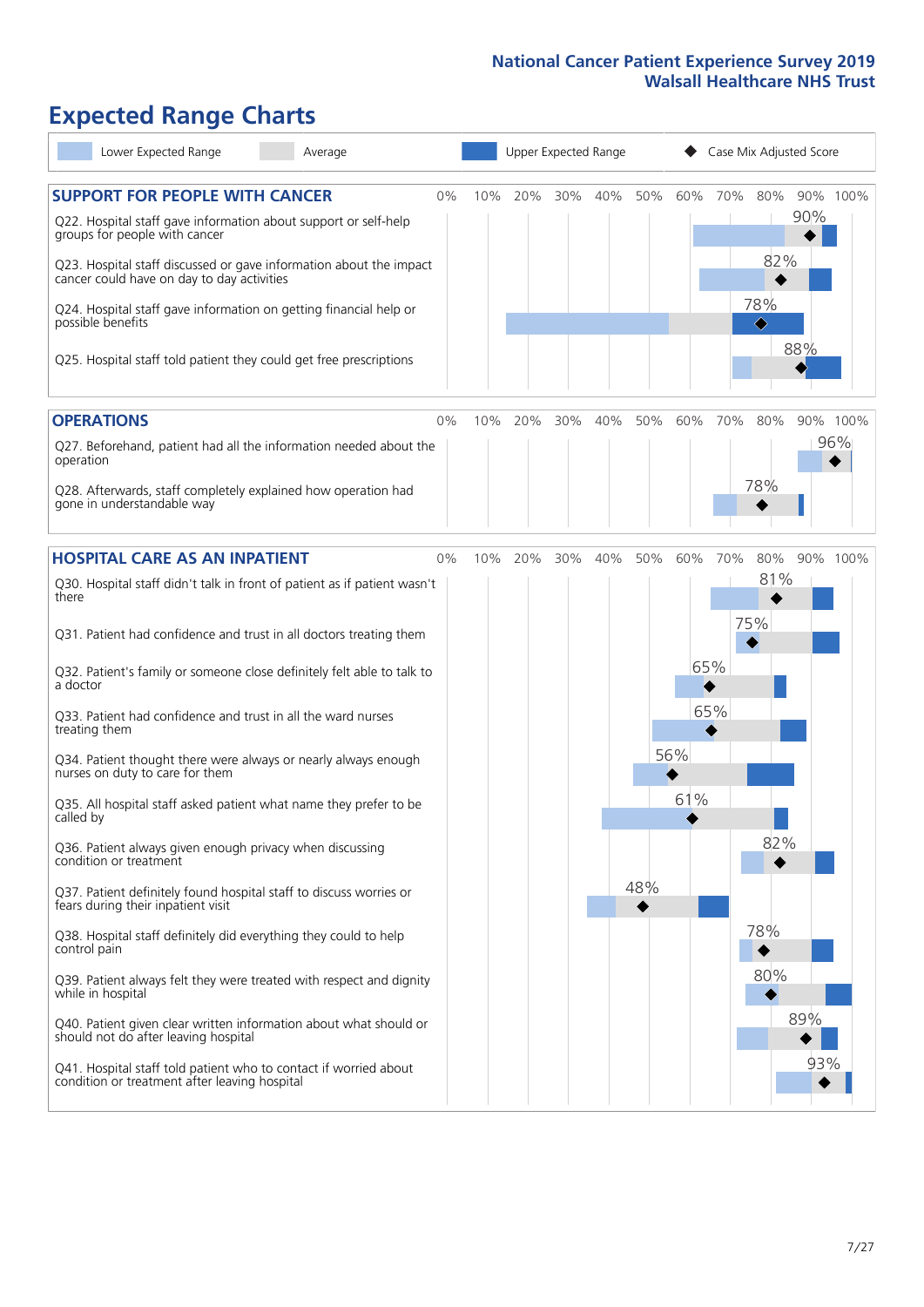# **Expected Range Charts**

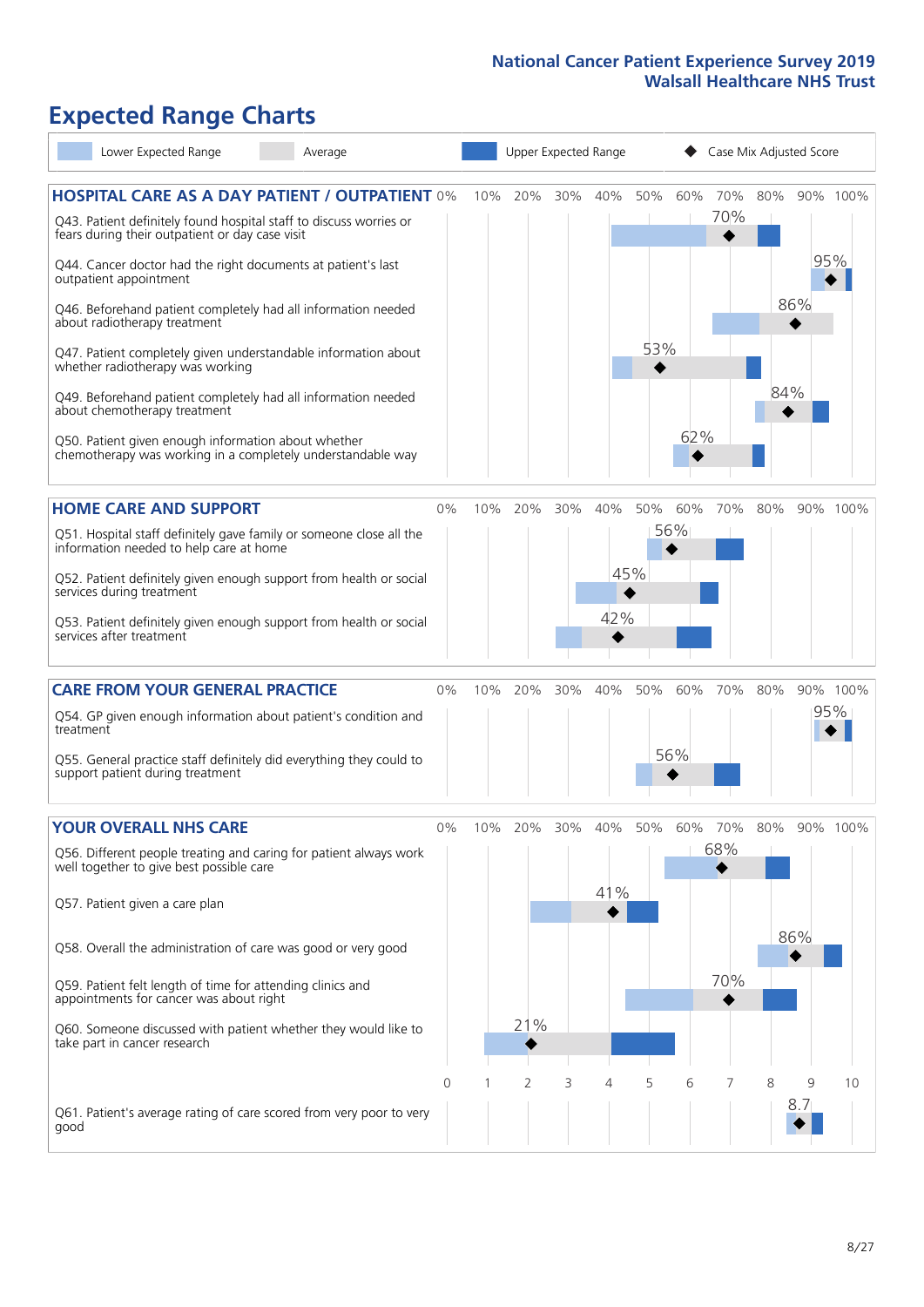# **Comparability Tables**

\* Indicates where a score has been suppressed because there are less than 21 responses.

\*\* No score available for 2018.

or  $\blacktriangledown$  $\blacktriangle$ 

Change 2018-2019: Indicates where 2019 score is significantly higher or lower than 2018 score Change Overall: Indicates significant change overall (2015, 2016, 2017, 2018 and 2019).

Adjusted Score below Lower Expected Range Adjusted Score between Upper and Lower Expected Ranges Adjusted Score above Upper Expected Range

|                                                                             |           |               | Unadjusted Scores |               |                          |                   |               | Case Mix Adjusted Scores |                                            |                   |
|-----------------------------------------------------------------------------|-----------|---------------|-------------------|---------------|--------------------------|-------------------|---------------|--------------------------|--------------------------------------------|-------------------|
|                                                                             | 2018<br>n | 2018<br>Score | 2019<br>n         | 2019<br>Score | Change <br>2018-<br>2019 | Change<br>Overall | 2019<br>Score | Lower<br>Range           | Upper<br><b>Expected Expected</b><br>Range | National<br>Score |
| <b>SEEING YOUR GP</b>                                                       |           |               |                   |               |                          |                   |               |                          |                                            |                   |
| Q1. Saw GP once or twice before being told they needed to go<br>to hospital | 202       | 76%           | 171               | 77%           |                          |                   | 74%           | 73%                      | 85%                                        | 79%               |
| Q2. Patient thought they were seen as soon as necessary                     | 283       | 84%           | 245               | 84%           |                          |                   | 82%           | 79%                      | 89%                                        | 84%               |
|                                                                             |           |               |                   |               |                          |                   |               |                          |                                            |                   |
| <b>DIAGNOSTIC TESTS</b>                                                     |           |               |                   |               |                          |                   |               |                          |                                            |                   |
| O5. Received all the information needed about the test                      | $***$     | **            | 212               | 95%           |                          |                   | 95%           | 92%                      | 98%                                        | 95%               |

| OS. Received all the implifiation needed about the test                   |     |     | ZIZ. | - 2270 |  | <b>2370</b> | 24 70 | <b>JO 70</b> | <b>5370</b> |
|---------------------------------------------------------------------------|-----|-----|------|--------|--|-------------|-------|--------------|-------------|
| Q6. The length of time waiting for the test to be done was<br>about right | 250 | 87% |      | 88%    |  | 87%         | 84%   | 92%          | 88%         |
| Q7. Test results explained in completely understandable way               | 253 | 77% | 212  | 80%    |  | 80%         | 74%   | 85%          | 80%         |

| 260 | 82% | 234 | 80% | 77% | 71% | 83% | 77% |
|-----|-----|-----|-----|-----|-----|-----|-----|
| 286 | 83% | 248 | 82% | 80% | 81% | 90% | 86% |
| 291 | 71% | 249 | 71% | 69% | 68% | 79% | 73% |
| 258 | 72% | 223 | 66% | 65% | 69% | 80% | 74% |
|     |     |     |     |     |     |     |     |

| <b>DECIDING THE BEST TREATMENT FOR YOU</b>                                                              |      |     |     |     |     |     |     |     |
|---------------------------------------------------------------------------------------------------------|------|-----|-----|-----|-----|-----|-----|-----|
| Q14. Patient felt that treatment options were completely<br>explained                                   | 267  | 79% | 231 | 80% | 79% | 79% | 88% | 83% |
| Q15. Patient felt possible side effects were definitely explained<br>in an understandable way           | 284  | 74% | 241 | 72% | 71% | 67% | 78% | 73% |
| Q16. Patient definitely given practical advice and support in<br>dealing with side effects of treatment | 280  | 69% | 238 | 69% | 68% | 61% | 73% | 67% |
| Q17. Patient definitely told about side effects that could affect<br>them in the future                 | 266  | 55% | 231 | 55% | 54% | 50% | 63% | 57% |
| Q18. Patient definitely involved as much as they wanted in<br>decisions about care and treatment        | $**$ | **  | 246 | 76% | 76% | 76% | 86% | 81% |

| <b>CLINICAL NURSE SPECIALIST (CNS)</b>                                                    |     |     |     |     |     |     |     |     |
|-------------------------------------------------------------------------------------------|-----|-----|-----|-----|-----|-----|-----|-----|
| Q19. Patient given the name of a CNS who would support them<br>through their treatment    | 285 | 90% | 239 | 94% | 94% | 88% | 96% | 92% |
| Q20. Patient found it very or quite easy to contact their CNS                             | 233 | 88% | 202 | 83% | 83% | 79% | 91% | 85% |
| Q21. Patient got understandable answers to important<br>questions all or most of the time | 228 | 86% | 186 | 82% | 83% | 83% | 92% | 87% |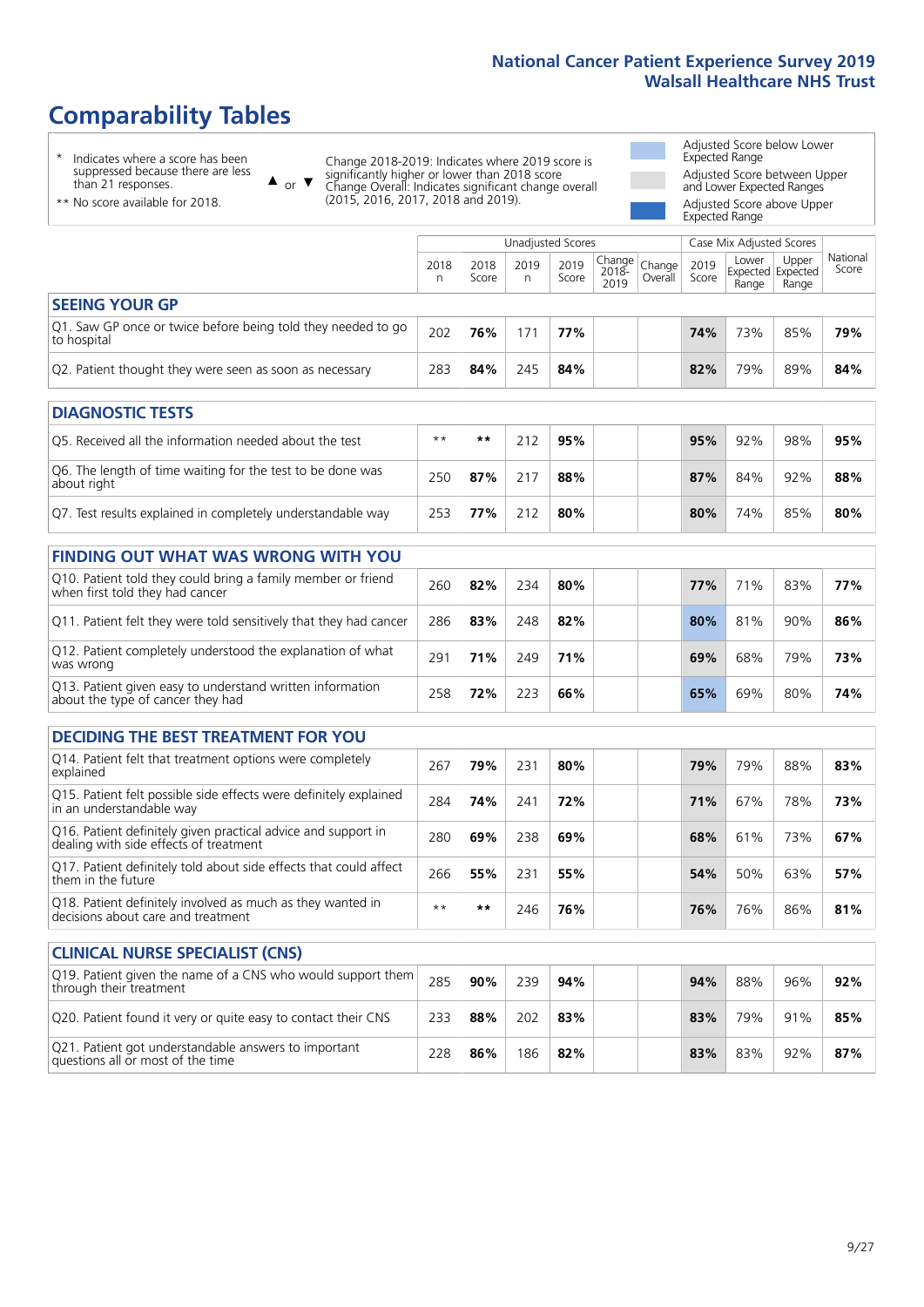# **Comparability Tables**

\* Indicates where a score has been suppressed because there are less than 21 responses.

\*\* No score available for 2018.

 $\triangle$  or  $\nabla$ 

Change 2018-2019: Indicates where 2019 score is significantly higher or lower than 2018 score Change Overall: Indicates significant change overall (2015, 2016, 2017, 2018 and 2019).

Adjusted Score below Lower Expected Range Adjusted Score between Upper and Lower Expected Ranges Adjusted Score above Upper Expected Range

|                                                                                                                   |              |               |            | <b>Unadjusted Scores</b> |                         |                   |               | Case Mix Adjusted Scores            |                |                   |
|-------------------------------------------------------------------------------------------------------------------|--------------|---------------|------------|--------------------------|-------------------------|-------------------|---------------|-------------------------------------|----------------|-------------------|
|                                                                                                                   | 2018<br>n    | 2018<br>Score | 2019<br>n. | 2019<br>Score            | Change<br>2018-<br>2019 | Change<br>Overall | 2019<br>Score | Lower<br>Expected Expected<br>Range | Upper<br>Range | National<br>Score |
| <b>SUPPORT FOR PEOPLE WITH CANCER</b>                                                                             |              |               |            |                          |                         |                   |               |                                     |                |                   |
| Q22. Hospital staff gave information about support or self-help<br>groups for people with cancer                  | 246          | 91%           | 212        | 90%                      |                         |                   | 90%           | 83%                                 | 93%            | 88%               |
| Q23. Hospital staff discussed or gave information about the<br>impact cancer could have on day to day activities  | 206          | 78%           | 175        | 83%                      |                         |                   | 82%           | 79%                                 | 89%            | 84%               |
| Q24. Hospital staff gave information on getting financial help or<br>possible benefits                            | 207          | 72%           | 180        | 78%                      |                         |                   | 78%           | 55%                                 | 71%            | 63%               |
| Q25. Hospital staff told patient they could get free prescriptions                                                | 157          | 88%           | 134        | 87%                      |                         |                   | 88%           | 75%                                 | 89%            | 82%               |
| <b>OPERATIONS</b>                                                                                                 |              |               |            |                          |                         |                   |               |                                     |                |                   |
| Q27. Beforehand, patient had all the information needed about<br>the operation                                    | 132          | 95%           | 111        | 96%                      |                         |                   | 96%           | 93%                                 | 100%           | 96%               |
| Q28. Afterwards, staff completely explained how operation had<br>gone in understandable way                       | 137          | 74%           | 109        | 78%                      |                         |                   | 78%           | 72%                                 | 87%            | 79%               |
| <b>HOSPITAL CARE AS AN INPATIENT</b>                                                                              |              |               |            |                          |                         |                   |               |                                     |                |                   |
| Q30. Hospital staff didn't talk in front of patient as if patient<br>wasn't there                                 | $**$         | $***$         | 119        | 82%                      |                         |                   | 81%           | 77%                                 | 90%            | 84%               |
| Q31. Patient had confidence and trust in all doctors treating<br>them                                             | $\star\star$ | $**$          | 120        | 76%                      |                         |                   | 75%           | 77%                                 | 90%            | 84%               |
| Q32. Patient's family or someone close definitely felt able to talk<br>to a doctor                                | $**$         | $***$         | 102        | 66%                      |                         |                   | 65%           | 63%                                 | 81%            | 72%               |
| Q33. Patient had confidence and trust in all the ward nurses<br>treating them                                     | $\star\star$ | $***$         | 122        | 66%                      |                         |                   | 65%           | 66%                                 | 82%            | 74%               |
| Q34. Patient thought there were always or nearly always<br>enough nurses on duty to care for them                 | $* *$        | $**$          | 121        | 56%                      |                         |                   | 56%           | 55%                                 | 74%            | 64%               |
| Q35. All hospital staff asked patient what name they prefer to<br>be called by                                    | $**$         | $***$         | 121        | 59%                      |                         |                   | 61%           | 61%                                 | 81%            | 71%               |
| Q36. Patient always given enough privacy when discussing<br>condition or treatment                                | $* *$        | $***$         | 121        | 83%                      |                         |                   | 82%           | 78%                                 | 91%            | 85%               |
| Q37. Patient definitely found hospital staff to discuss worries or<br>fears during their inpatient visit          | $**$         | **            | 93         | 48%                      |                         |                   | 48%           | 42%                                 | 62%            | 52%               |
| Q38. Hospital staff definitely did everything they could to help<br>control pain                                  | $**$         | $***$         | 101        | 78%                      |                         |                   | 78%           | 75%                                 | 90%            | 83%               |
| Q39. Patient always felt they were treated with respect and<br>dignity while in hospital                          | $\star\star$ | $**$          | 122        | 80%                      |                         |                   | 80%           | 82%                                 | 94%            | 88%               |
| Q40. Patient given clear written information about what should<br>or should not do after leaving hospital         | $**$         | $***$         | 113        | 90%                      |                         |                   | 89%           | 79%                                 | 93%            | 86%               |
| Q41. Hospital staff told patient who to contact if worried about<br>condition or treatment after leaving hospital | $\star\star$ | $***$         | 117        | 94%                      |                         |                   | 93%           | 90%                                 | 98%            | 94%               |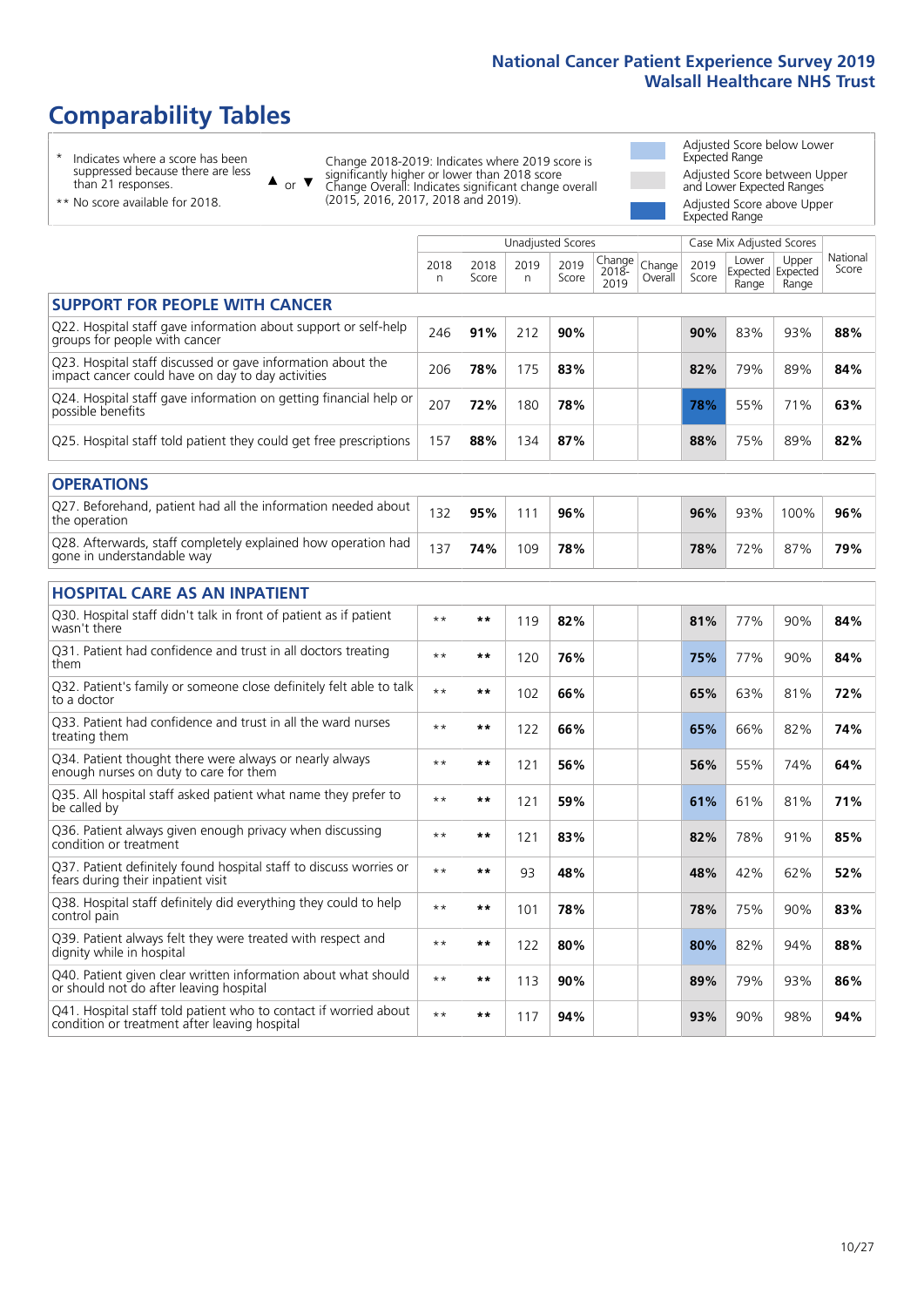# **Comparability Tables**

\* Indicates where a score has been suppressed because there are less than 21 responses.

\*\* No score available for 2018.

or  $\blacktriangledown$  $\blacktriangle$ 

Change 2018-2019: Indicates where 2019 score is significantly higher or lower than 2018 score Change Overall: Indicates significant change overall (2015, 2016, 2017, 2018 and 2019).

Adjusted Score below Lower Expected Range Adjusted Score between Upper and Lower Expected Ranges Adjusted Score above Upper Expected Range

|                                                                                                                       |              |               |            | <b>Unadjusted Scores</b> |                         |                   |               | Case Mix Adjusted Scores |                                     |                   |
|-----------------------------------------------------------------------------------------------------------------------|--------------|---------------|------------|--------------------------|-------------------------|-------------------|---------------|--------------------------|-------------------------------------|-------------------|
|                                                                                                                       | 2018<br>n    | 2018<br>Score | 2019<br>n. | 2019<br>Score            | Change<br>2018-<br>2019 | Change<br>Overall | 2019<br>Score | Lower<br>Range           | Upper<br>Expected Expected<br>Range | National<br>Score |
| <b>HOSPITAL CARE AS A DAY PATIENT / OUTPATIENT</b>                                                                    |              |               |            |                          |                         |                   |               |                          |                                     |                   |
| Q43. Patient definitely found hospital staff to discuss worries or<br>fears during their outpatient or day case visit | 234          | 68%           | 198        | 69%                      |                         |                   | 70%           | 64%                      | 77%                                 | 71%               |
| Q44. Cancer doctor had the right documents at patient's last<br>outpatient appointment                                | 262          | 94%           | 225        | 95%                      |                         |                   | 95%           | 93%                      | 98%                                 | 96%               |
| Q46. Beforehand patient completely had all information needed<br>about radiotherapy treatment                         | 55           | 85%           | 54         | 87%                      |                         |                   | 86%           | 77%                      | 96%                                 | 86%               |
| Q47. Patient completely given understandable information<br>about whether radiotherapy was working                    | 48           | 44%           | 46         | 54%                      |                         |                   | 53%           | 46%                      | 74%                                 | 60%               |
| Q49. Beforehand patient completely had all information needed<br>about chemotherapy treatment                         | 192          | 89%           | 146        | 84%                      |                         |                   | 84%           | 78%                      | 90%                                 | 84%               |
| Q50. Patient given enough information about whether<br>chemotherapy was working in a completely understandable way    | 182          | 65%           | 139        | 60%                      |                         |                   | 62%           | 60%                      | 75%                                 | 68%               |
| <b>HOME CARE AND SUPPORT</b>                                                                                          |              |               |            |                          |                         |                   |               |                          |                                     |                   |
| Q51. Hospital staff definitely gave family or someone close all<br>the information needed to help care at home        | 242          | 61%           | 212        | 55%                      |                         |                   | 56%           | 53%                      | 66%                                 | 60%               |
| Q52. Patient definitely given enough support from health or<br>social services during treatment                       | 149          | 48%           | 118        | 45%                      |                         |                   | 45%           | 42%                      | 62%                                 | 52%               |
| Q53. Patient definitely given enough support from health or<br>social services after treatment                        | 82           | 29%           | 72         | 42%                      |                         |                   | 42%           | 33%                      | 57%                                 | 45%               |
|                                                                                                                       |              |               |            |                          |                         |                   |               |                          |                                     |                   |
| <b>CARE FROM YOUR GENERAL PRACTICE</b>                                                                                |              |               |            |                          |                         |                   |               |                          |                                     |                   |
| Q54. GP given enough information about patient's condition<br>and treatment                                           | 214          | 94%           | 182        | 95%                      |                         |                   | 95%           | 92%                      | 98%                                 | 95%               |
| Q55. General practice staff definitely did everything they could<br>to support patient during treatment               | 192          | 53%           | 157        | 55%                      |                         |                   | 56%           | 51%                      | 66%                                 | 58%               |
| <b>YOUR OVERALL NHS CARE</b>                                                                                          |              |               |            |                          |                         |                   |               |                          |                                     |                   |
|                                                                                                                       |              |               |            |                          |                         |                   |               |                          |                                     |                   |
| Q56. Different people treating and caring for patient always<br>work well together to give best possible care         | $\star\star$ | $\star\star$  | 235        | 69%                      |                         |                   | 68%           | 67%                      | 79%                                 | 73%               |
| Q57. Patient given a care plan                                                                                        | 216          | 39%           | 197        | 44%                      |                         |                   | 41%           | 31%                      | 44%                                 | 38%               |
| Q58. Overall the administration of care was good or very good                                                         | 288          | 89%           | 246        | 87%                      |                         |                   | 86%           | 84%                      | 93%                                 | 89%               |
| Q59. Patient felt length of time for attending clinics and<br>appointments for cancer was about right                 | 285          | 68%           | 242        | 71%                      |                         | ▲                 | 70%           | 61%                      | 78%                                 | 69%               |
| Q60. Someone discussed with patient whether they would like<br>to take part in cancer research                        | 265          | 17%           | 228        | 20%                      |                         |                   | 21%           | 20%                      | 41%                                 | 30%               |
|                                                                                                                       |              |               |            |                          |                         |                   |               |                          |                                     |                   |

Q61. Patient's average rating of care scored from very poor to very good <sup>280</sup> **8.7** <sup>240</sup> **8.7 8.7** 8.6 9.0 **8.8**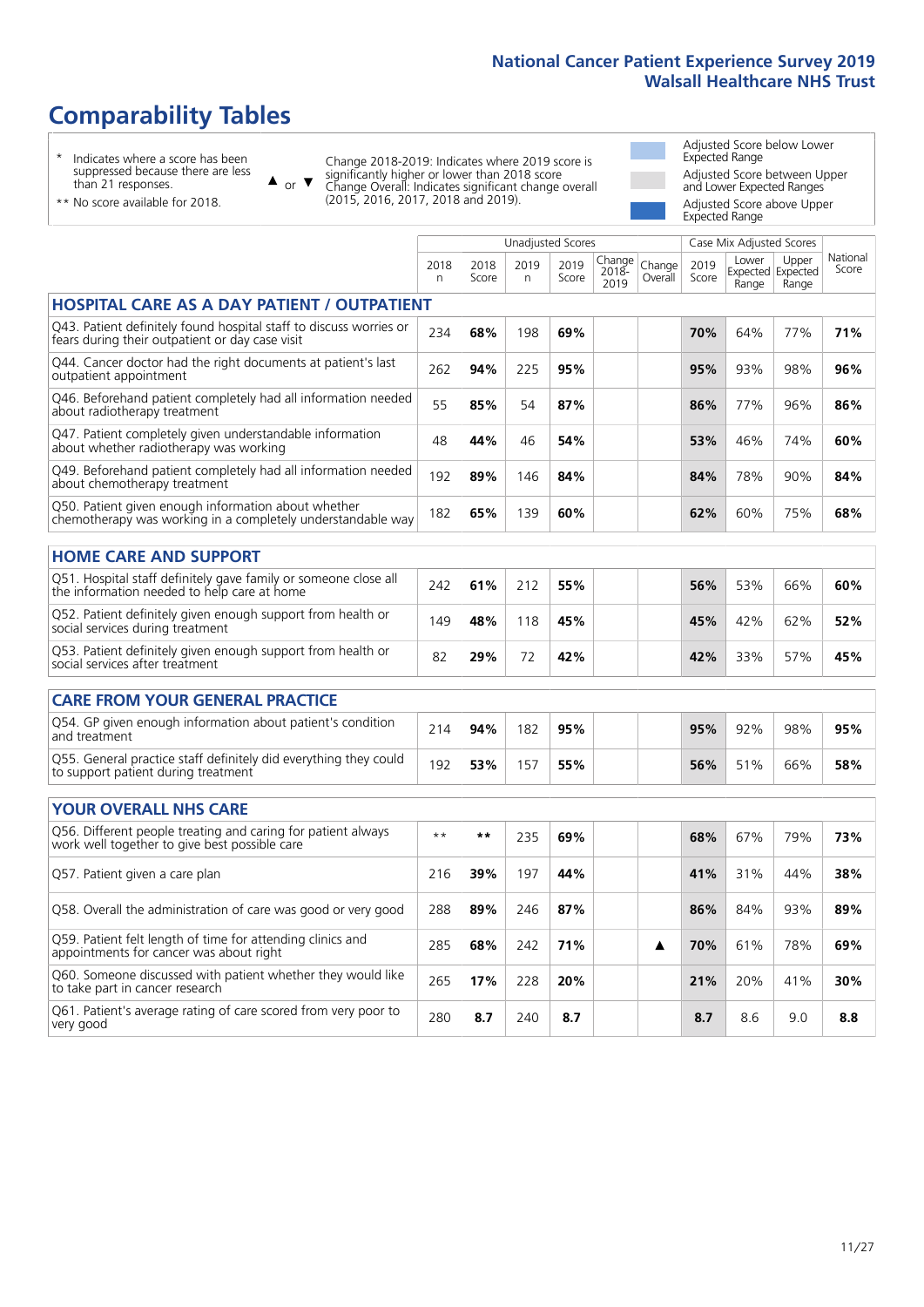- \* Indicates where a score has been suppressed because there are less than 21 responses.
- n.a. Indicates that there were no respondents for that tumour group.

| <b>SEEING YOUR GP</b>                           |              |       |               |                   |                |                |                  |                       | Tumour Group |         |         |                 |                                                 |         |                |
|-------------------------------------------------|--------------|-------|---------------|-------------------|----------------|----------------|------------------|-----------------------|--------------|---------|---------|-----------------|-------------------------------------------------|---------|----------------|
|                                                 |              | Brain | <b>Breast</b> | Colorectal<br>LGT | Gynaecological | Haematological | Head and<br>Neck | <b>Dung</b>           | Prostate     | Sarcoma | Skin    | Upper<br>Gastro | Urological                                      | Other   | All<br>Cancers |
| Q1. Saw GP once or twice before being told they | <b>Trust</b> | n.a.  | 95% 67%       |                   | $\star$        | $\star$        | n.a.             | $\star$               | $\star$      | n.a.    | $\star$ | $\star$         | $\star$                                         | $\star$ | 77%            |
| needed to go to hospital                        | National     | 59%   |               | 94% 75% 77%       |                |                |                  | 67%   79%   71%   82% |              |         |         |                 | 71% 90% 74% 83% 74%                             |         | 79%            |
| Q2. Patient thought they were seen as soon as   | Trust        | n.a.  |               | 86% 81%           | $\star$        | $\star$        | n.a.             | $\star$               | $\star$      | n.a.    | $\star$ | $\star$         | 87%                                             | $\star$ | 84%            |
| necessary                                       | National     | 79%   |               |                   |                |                |                  |                       |              |         |         |                 | 89% 83% 81% 82% 81% 84% 86% 69% 85% 79% 85% 79% |         | 84%            |

#### **DIAGNOSTIC TESTS** Tumour Group

|                                                   |                 | Brain<br>CNS | <b>Breast</b> | Colorectal<br>LGT | ᠊ᢛ<br>Gynaecologic | Haematological | Head and<br>Neck | Lung                        | Prostate | Sarcoma | Skin    | Upper<br>Gastro | rological                                   | Other   | All<br>Cancers |
|---------------------------------------------------|-----------------|--------------|---------------|-------------------|--------------------|----------------|------------------|-----------------------------|----------|---------|---------|-----------------|---------------------------------------------|---------|----------------|
| Q5. Received all the information needed about     | <b>Trust</b>    | n.a.         |               | 98% 96%           | $\star$            | $\star$        | n.a.             | $\star$                     | $\star$  | n.a.    |         | $\star$         | $\star$                                     | $\star$ | 95%            |
| $\vert$ the test                                  | National        | 93%          |               | 95% 95%           | 93%                | 95%            |                  | 93% 95%                     | 95%      | 93%     | 96%     | 95%             | 95%                                         | 95%     | 95%            |
| Q6. The length of time waiting for the test to be | Trust           | n.a.         |               | 91% 87%           | $\star$            | $\star$        | n.a.             | $\star$                     | $\star$  | n.a.    | $\star$ | $\star$         | 82%                                         | $\star$ | 88%            |
| done was about right                              | <b>National</b> |              | 84% 91% 88%   |                   |                    |                |                  |                             |          |         |         |                 | 86% 89% 88% 87% 87% 81% 87% 84% 87% 86% 88% |         |                |
| Q7. Test results explained in completely          | Trust           | n.a.         |               | 88% 82%           | $\star$            | $\star$        | n.a.             | $\star$                     | $\star$  | n.a.    | $\star$ | $\star$         | 82%                                         | $\star$ | 80%            |
| understandable way                                | National 71%    |              |               |                   |                    |                |                  | 83% 82% 77% 77% 79% 80% 80% |          |         |         |                 | 78% 84% 75% 80% 76% 80%                     |         |                |

| <b>FINDING OUT WHAT WAS WRONG WITH YOU</b>        |          |       |               |                       |                |                |                  |             | <b>Tumour Group</b> |         |         |                 |           |         |                |
|---------------------------------------------------|----------|-------|---------------|-----------------------|----------------|----------------|------------------|-------------|---------------------|---------|---------|-----------------|-----------|---------|----------------|
|                                                   |          | Brain | <b>Breast</b> | olorectal<br>LGT<br>Ū | Gynaecological | Haematological | Head and<br>Neck | Lung        | Prostate            | Sarcoma | Skin    | Upper<br>Gastro | Jrologica | Other   | All<br>Cancers |
| Q10. Patient told they could bring a family       | Trust    | n.a.  | 86% 77%       |                       | $\star$        | $\star$        | n.a.             | $\star$     | $\star$             | n.a.    | $\star$ | $\star$         | 73%       | $\star$ | 80%            |
| member or friend when first told they had cancer  | National | 85%   | 82%           | 82%                   | 71%            | 71%            | 71%              | 77%         | 79%                 | 73%     | 69%     | 76%             | 73%       | 75%     | 77%            |
| Q11. Patient felt they were told sensitively that | Trust    | n.a.  | 86% 81%       |                       | $\star$        | $\ast$         | n.a.             | $\star$     | $\star$             | n.a.    | $\star$ | $\star$         | 74%       | $\star$ | 82%            |
| they had cancer                                   | National | 79%   | 89% 87%       |                       | 82%            |                |                  | 84% 87% 83% | 86%                 | 84%     | 89%     | 81%             | 84% 83%   |         | 86%            |
| Q12. Patient completely understood the            | Trust    | n.a.  | 79%           | 67%                   | $\star$        | $\ast$         | n.a.             | $\star$     | $\star$             | n.a.    |         | $\star$         | 64%       | $\star$ | 71%            |
| explanation of what was wrong                     | National | 66%   | 77%           | 79%                   | 73%            | 60%            | 78%              | 76%         | 79%                 | 67%     | 80%     | 70%             | 77%       | 70%     | 73%            |
| Q13. Patient given easy to understand written     | Trust    | n.a.  | 66%           | 54%                   | $\star$        | $\ast$         | n.a.             | $\star$     | $\star$             | n.a.    | $\star$ | $\star$         | $\star$   | $\star$ | 66%            |
| information about the type of cancer they had     | National | 66%   | 78%           | 73%                   | 71%            | 76%            |                  | 69% 67%     | 83%                 | 67%     | 84%     | 67%             | 74%       | 65%     | 74%            |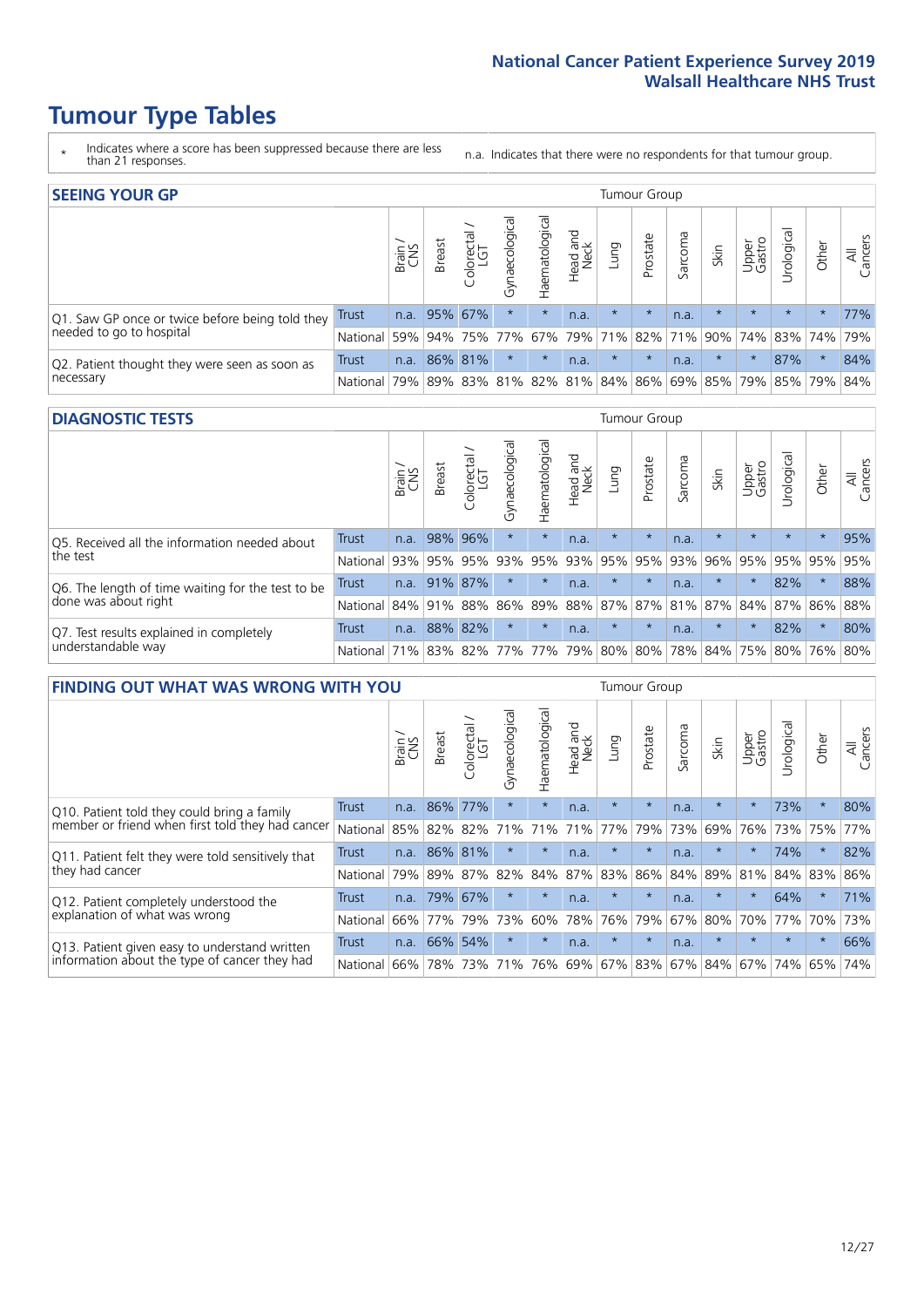\* Indicates where a score has been suppressed because there are less than 21 responses.

n.a. Indicates that there were no respondents for that tumour group.

| <b>DECIDING THE BEST TREATMENT FOR YOU</b>         |          |       |               |                             |                |                |                         |                                     | <b>Tumour Group</b> |         |         |                 |            |         |                |
|----------------------------------------------------|----------|-------|---------------|-----------------------------|----------------|----------------|-------------------------|-------------------------------------|---------------------|---------|---------|-----------------|------------|---------|----------------|
|                                                    |          | Brain | <b>Breast</b> | olorectal.<br>LGT<br>$\cup$ | Gynaecological | Haematological | ead and<br>Neck<br>Head | <b>Lung</b>                         | Prostate            | Sarcoma | Skin    | Upper<br>Gastro | Jrological | Other   | All<br>Cancers |
| Q14. Patient felt that treatment options were      | Trust    | n.a.  | 81%           | 78%                         | $\star$        | $\star$        | n.a.                    | $\star$                             | $\star$             | n.a.    | $\star$ | $\star$         | 77%        | $\star$ | 80%            |
| completely explained                               | National | 85%   | 85%           | 85%                         | 85%            | 82%            | 87%                     | 84%                                 | 83%                 | 83%     | 89%     | 81%             | 83%        | 79%     | 83%            |
| Q15. Patient felt possible side effects were       | Trust    | n.a.  | 75%           | 80%                         | $\star$        | $\star$        | n.a.                    | $\star$                             | $\star$             | n.a.    | $\star$ | $\star$         | 57%        | $\star$ | 72%            |
| definitely explained in an understandable way      | National | 69%   | 74%           | 76%                         | 75%            | 69%            | 73%                     | 74%                                 | 73%                 | 73%     | 77%     | 72%             | 71%        | 70%     | 73%            |
| Q16. Patient definitely given practical advice and | Trust    | n.a.  | 76%           | 65%                         | $\star$        | $\star$        | n.a.                    | $\star$                             | $\star$             | n.a.    | $\star$ | $\star$         | 55%        | $\star$ | 69%            |
| support in dealing with side effects of treatment  | National | 63%   | 70%           | 70%                         | 69%            | 65%            | 70%                     | 69%                                 | 65%                 | 66%     | 71%     | 66%             | 63%        | 64%     | 67%            |
| Q17. Patient definitely told about side effects    | Trust    | n.a.  | 65%           | 58%                         | $\star$        | $\star$        | n.a.                    | $\star$                             | $\star$             | n.a.    |         | $\star$         | 48%        | $\star$ | 55%            |
| that could affect them in the future               | National | 62%   | 57%           | 59%                         | 56%            | 51%            | 64%                     | 56%                                 | 66%                 | 54%     | 66%     | 53%             | 56%        | 52%     | 57%            |
| Q18. Patient definitely involved as much as they   | Trust    | n.a.  | 80%           | 77%                         | $\star$        | $\star$        | n.a.                    | $\star$                             | $\star$             | n.a.    | $\star$ | $\star$         | 74%        | $\star$ | 76%            |
| wanted in decisions about care and treatment       | National | 79%   |               |                             |                |                |                         | 81% 83% 81% 80% 81% 81% 84% 81% 87% |                     |         |         | 79%             | 79%        | 78%     | 81%            |

#### **CLINICAL NURSE SPECIALIST (CNS)** Tumour Group

|                                             |              | Brain | Breast | Colorectal<br>LGT | ᢛ<br>Gynaecologic | Haematological | Head and<br>Neck | Lung    | Prostate | Sarcoma | Skin                        | Upper<br>Gastro | rological       | Other    | All<br>Cancers |
|---------------------------------------------|--------------|-------|--------|-------------------|-------------------|----------------|------------------|---------|----------|---------|-----------------------------|-----------------|-----------------|----------|----------------|
| Q19. Patient given the name of a CNS who    | <b>Trust</b> | n.a.  |        | 96% 92%           | $\star$           | $\star$        | n.a.             | $\star$ | $\star$  | n.a.    |                             | $\star$         | $\star$         | $\star$  | 94%            |
| would support them through their treatment  | National     | 95%   | 95%    | 92%               | 95%               | 92%            | 91%              | 94% 91% |          | 91%     | 91%                         | 93%             | 85%             | 89%      | 92%            |
| Q20. Patient found it very or quite easy to | Trust        | n.a.  | 88%    | 82%               |                   | $\star$        | n.a.             | $\star$ | $\star$  | n.a.    |                             | $\star$         | $\star$         | $\star$  | 83%            |
| contact their CNS                           | National     | 86%   | $84\%$ | 88%               | 85%               |                | 87% 86% 86% 80%  |         |          | 86%     | 90%                         | 85%             | 83% 83% 85%     |          |                |
| Q21. Patient got understandable answers to  | Trust        | n.a.  | 83%    | 76%               | $\star$           | $\star$        | n.a.             | $\star$ | $\star$  | n.a.    | $\star$                     | $\star$         | $\star$         | $^\star$ | 82%            |
| important questions all or most of the time | National     | 82%   | 87%    | 89%               |                   |                |                  |         |          |         | 86% 89% 88% 86% 87% 87% 93% |                 | 86% 87% 86% 87% |          |                |

| <b>SUPPORT FOR PEOPLE WITH CANCER</b>                                                             |              |       |               |            |                |                |                        |             | <b>Tumour Group</b> |         |         |                 |            |         |                |
|---------------------------------------------------------------------------------------------------|--------------|-------|---------------|------------|----------------|----------------|------------------------|-------------|---------------------|---------|---------|-----------------|------------|---------|----------------|
|                                                                                                   |              | Brain | <b>Breast</b> | Colorectal | Gynaecological | Haematological | ad and<br>Neck<br>Head | Lung        | Prostate            | Sarcoma | Skin    | Upper<br>Gastro | Urological | Other   | All<br>Cancers |
| Q22. Hospital staff gave information about<br>support or self-help groups for people with         | Trust        | n.a.  | 96%           | 69%        | $\star$        | $\star$        | n.a.                   | $\star$     | $\star$             | n.a.    | $\star$ | $\star$         | $\star$    | $\star$ | 90%            |
| cancer                                                                                            | National     | 92%   | 92%           | 88%        | 87%            | 86%            | 88%                    | 87%         | 91%                 | 86%     | 90%     | 88%             | 81%        | 83%     | 88%            |
| Q23. Hospital staff discussed or gave information<br>about the impact cancer could have on day to | <b>Trust</b> | n.a.  | 85%           | $\star$    | $\star$        | $\star$        | n.a.                   | $\star$     | $\star$             | n.a.    | n.a.    | $\star$         | $\star$    | $\star$ | 83%            |
| day activities                                                                                    | National     | 84%   | 86%           | 85%        | 82%            | 84%            | 84%                    | 83%         | 88%                 | 81%     | 86%     | 83%             | 78%        | 79%     | 84%            |
| Q24. Hospital staff gave information on getting                                                   | Trust        | n.a.  | 85% 67%       |            | $\star$        | $\star$        | n.a.                   | $\star$     | $\star$             | n.a.    | $\star$ | $\star$         | $\star$    | $\ast$  | 78%            |
| financial help or possible benefits                                                               | National     | 78%   | 68%           | 61%        | 66%            | 61%            | 67%                    | 72%         | 55%                 | 64%     | 60%     | 64%             | 47%        | 59%     | 63%            |
| Q25. Hospital staff told patient they could get                                                   | Trust        | n.a.  | 90%           | $\star$    | $\star$        | $\star$        | n.a.                   | $\star$     | $\star$             | n.a.    | $\star$ | $\star$         | $\star$    | $\star$ | 87%            |
| free prescriptions                                                                                | National     | 82%   | 81%           | 83%        | 79%            | 87%            |                        | 84% 86% 80% |                     | 78%     | 71%     | 84%             | 73%        | 81%     | 82%            |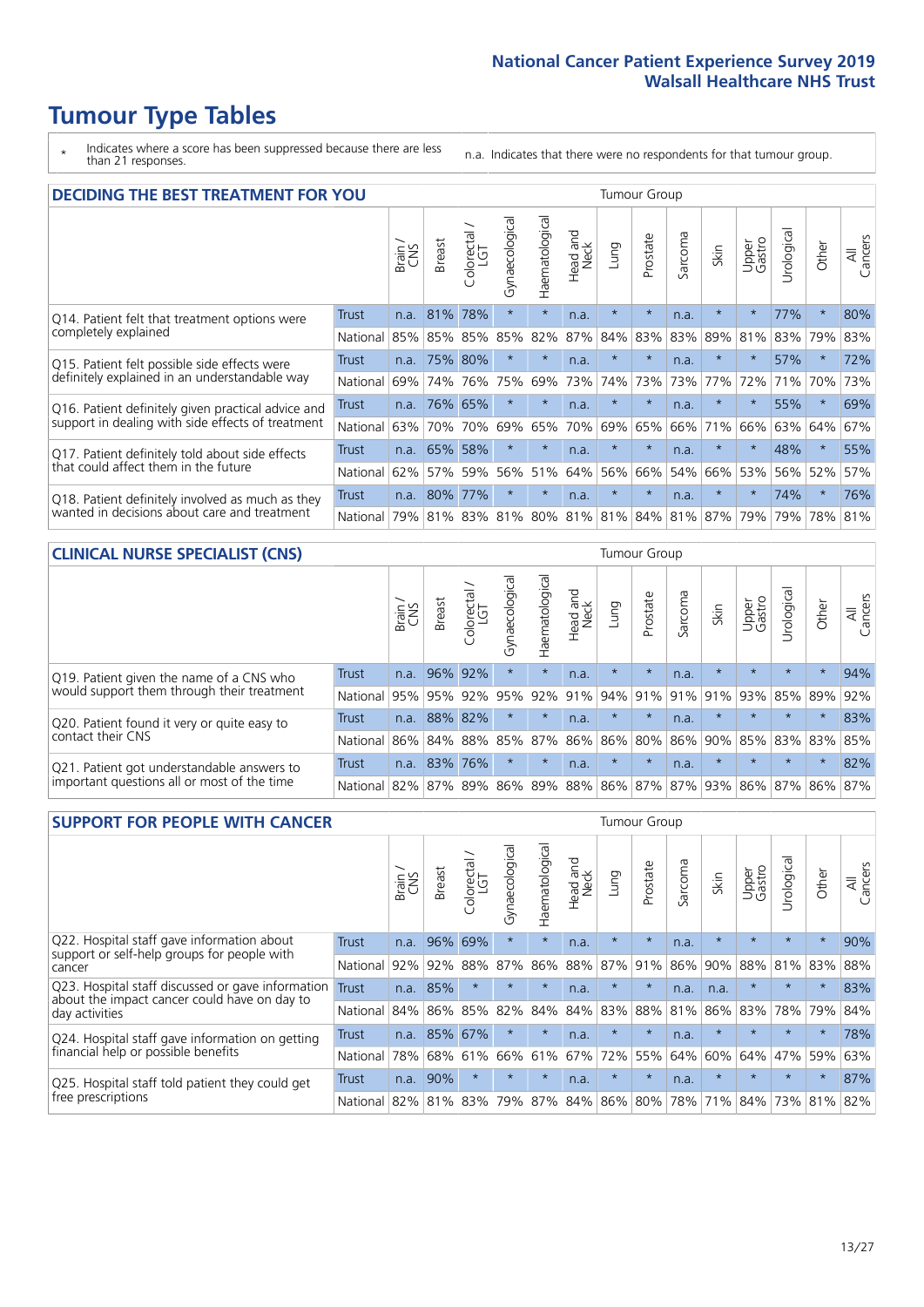- \* Indicates where a score has been suppressed because there are less than 21 responses.
- n.a. Indicates that there were no respondents for that tumour group.

| <b>OPERATIONS</b>                                |              |       |               |            |                    |                |                  |      | Tumour Group |         |                     |                 |                             |         |                |
|--------------------------------------------------|--------------|-------|---------------|------------|--------------------|----------------|------------------|------|--------------|---------|---------------------|-----------------|-----------------------------|---------|----------------|
|                                                  |              | Brain | <b>Breast</b> | Colorectal | ᠊ᢛ<br>Gynaecologic | Haematological | Head and<br>Neck | Lung | Prostate     | Sarcoma | Skin                | Upper<br>Gastro | $\sigma$<br>Jrologica       | Other   | All<br>Cancers |
| Q27. Beforehand, patient had all the information | <b>Trust</b> | n.a.  | 99%           | $\star$    | $\star$            |                | n.a.             | n.a. | $\star$      | n.a.    | $\star$             | $\star$         | $\star$                     | $\star$ | 96%            |
| needed about the operation                       | National     | 96%   | 97%           | 96%        | 96%                | 94%            |                  |      |              |         | 96% 95% 97% 95% 96% | 96%             |                             | 95% 95% | 96%            |
| Q28. Afterwards, staff completely explained how  | Trust        | n.a.  | 80%           | $\star$    | $\star$            | $\star$        | n.a.             | n.a. | $\star$      | n.a.    | $\star$             | $\star$         | $\star$                     | $\star$ | 78%            |
| operation had gone in understandable way         | National     | 76%   |               | 79% 83%    | 79%                |                | 78% 79%          |      |              |         |                     |                 | 79% 78% 80% 82% 79% 76% 77% |         | 79%            |

#### **HOSPITAL CARE AS AN INPATIENT** Tumour Group

|                                                                                                  |              | Brain | <b>Breast</b>   | $\frac{\text{Colored}}{\text{LGT}}$ | Gynaecological | Haematological | Head and<br><b>Neck</b> | Lung    | Prostate | Sarcoma | Skin | Upper<br>Gastro | Urological | Other   | Cancers<br>$\equiv$ |
|--------------------------------------------------------------------------------------------------|--------------|-------|-----------------|-------------------------------------|----------------|----------------|-------------------------|---------|----------|---------|------|-----------------|------------|---------|---------------------|
| Q30. Hospital staff didn't talk in front of patient                                              | Trust        | n.a.  | 80%             | $\star$                             | $\star$        | $\star$        | n.a.                    | $\star$ | $\star$  | n.a.    | n.a. | $\star$         | $\star$    | $\star$ | 82%                 |
| as if patient wasn't there                                                                       | National     | 81%   | 86%             | 81%                                 | 83%            | 84%            | 83%                     | 81%     | 88%      | 86%     | 86%  | 81%             | 83%        | 82%     | 84%                 |
| 031. Patient had confidence and trust in all                                                     | Trust        | n.a.  | 80%             | $\star$                             | $\star$        | $\star$        | n.a.                    | $\star$ | $\star$  | n.a.    | n.a. | $\star$         | $\star$    | $\star$ | 76%                 |
| doctors treating them                                                                            | National     | 82%   | 83%             | 85%                                 | 83%            | 82%            | 87%                     | 83%     | 89%      | 86%     | 85%  | 81%             | 85%        | 80%     | 84%                 |
| Q32. Patient's family or someone close definitely                                                | Trust        | n.a.  | 71%             | $\star$                             | $\star$        | $\star$        | n.a.                    | $\star$ | $\star$  | n.a.    | n.a. |                 | $\star$    | $\star$ | 66%                 |
| felt able to talk to a doctor                                                                    | National     | 67%   | 72%             | 73%                                 | 72%            | 74%            | 75%                     | 74%     | 72%      | 71%     | 74%  | 73%             | 71%        | 69%     | 72%                 |
| Q33. Patient had confidence and trust in all the                                                 | <b>Trust</b> | n.a.  | 67%             | $\star$                             | $\star$        | $\star$        | n.a.                    | $\star$ | $\star$  | n.a.    | n.a. | $\star$         | $\star$    | $\star$ | 66%                 |
| ward nurses treating them                                                                        | National     | 72%   | 73%             | 72%                                 | 71%            | 77%            |                         | 75% 77% | 79%      | 74%     | 75%  | 73%             | 77%        | 69%     | 74%                 |
| Q34. Patient thought there were always or nearly                                                 | <b>Trust</b> | n.a.  | 62%             | $\star$                             | $\star$        | $\star$        | n.a.                    | $\star$ | $\star$  | n.a.    | n.a. | $\star$         | $\star$    | $\star$ | 56%                 |
| always enough nurses on duty to care for them                                                    | National     | 68%   | 64%             | 62%                                 | 63%            | 63%            | 65%                     | 68%     | 72%      | 65%     | 70%  | 65%             | 66%        | 60%     | 64%                 |
| Q35. All hospital staff asked patient what name                                                  | <b>Trust</b> | n.a.  | 52%             | $\star$                             | $\star$        | $\star$        | n.a.                    | $\star$ | $\star$  | n.a.    | n.a. | $\star$         | $\star$    | $\star$ | 59%                 |
| they prefer to be called by                                                                      | National     | 68%   | 62%             | 74%                                 | 65%            | 72%            | 71%                     | 76%     | 72%      | 74%     | 70%  | 78%             | 76%        | 69%     | 71%                 |
| Q36. Patient always given enough privacy when                                                    | Trust        | n.a.  | 77%             | $\star$                             | $\star$        | $\star$        | n.a.                    | $\star$ | $\star$  | n.a.    | n.a. | $\star$         | $\star$    | $\star$ | 83%                 |
| discussing condition or treatment                                                                | National     | 78%   | 84%             | 85%                                 | 81%            | 86%            |                         | 87% 84% | 88%      | 84%     | 84%  | 84%             | 85%        | 82%     | 85%                 |
| Q37. Patient definitely found hospital staff to                                                  | <b>Trust</b> | n.a.  | 53%             | $\star$                             | $\star$        | $\star$        | n.a.                    | $\star$ | $\star$  | n.a.    | n.a. | $\star$         | $\star$    | $\star$ | 48%                 |
| discuss worries or fears during their inpatient visit                                            | National     | 45%   | 51%             | 55%                                 | 51%            | 56%            | 52%                     | 49%     | 53%      | 54%     | 51%  | 53%             | 49%        | 46%     | 52%                 |
| Q38. Hospital staff definitely did everything they                                               | Trust        | n.a.  | 76%             | $\star$                             | $\star$        | $\star$        | n.a.                    | $\star$ | $\star$  | n.a.    | n.a. | $\star$         | $\star$    | $\star$ | 78%                 |
| could to help control pain                                                                       | National     | 85%   | 83%             | 84%                                 | 82%            | 82%            | 80%                     | 84%     | 85%      | 83%     | 85%  | 82%             | 81%        | 82%     | 83%                 |
| Q39. Patient always felt they were treated with                                                  | <b>Trust</b> | n.a.  | 77%             | $\star$                             | $\star$        | $\star$        | n.a.                    | $\star$ | $\star$  | n.a.    | n.a. | $\star$         | $\star$    | $\star$ | 80%                 |
| respect and dignity while in hospital                                                            | National     | 85%   | 87%             | 87%                                 | 85%            | 89%            | 87%                     | 88%     | 91%      | 89%     | 89%  | 88%             | 90%        | 86%     | 88%                 |
| Q40. Patient given clear written information<br>about what should or should not do after leaving | Trust        | n.a.  | 92%             | $\star$                             | $\star$        | $\star$        | n.a.                    | $\star$ | $\star$  | n.a.    | n.a. | $\star$         | $\star$    | $\star$ | 90%                 |
| hospital                                                                                         | National     | 80%   | 89%             | 86%                                 | 86%            | 83%            | 87%                     | 82%     | 91%      | 85%     | 90%  | 82%             | 87%        | 83%     | 86%                 |
| Q41. Hospital staff told patient who to contact<br>if worried about condition or treatment after | <b>Trust</b> | n.a.  | 97%             | $\star$                             | $\star$        | $\star$        | n.a.                    | $\star$ | $\star$  | n.a.    | n.a. | $\star$         | $\star$    | $\star$ | 94%                 |
| leaving hospital                                                                                 | National I   |       | 94% 95% 95% 93% |                                     |                | 96%            |                         | 93% 92% | 96%      | 94%     |      | 95% 92%         | 92%        | 93%     | 94%                 |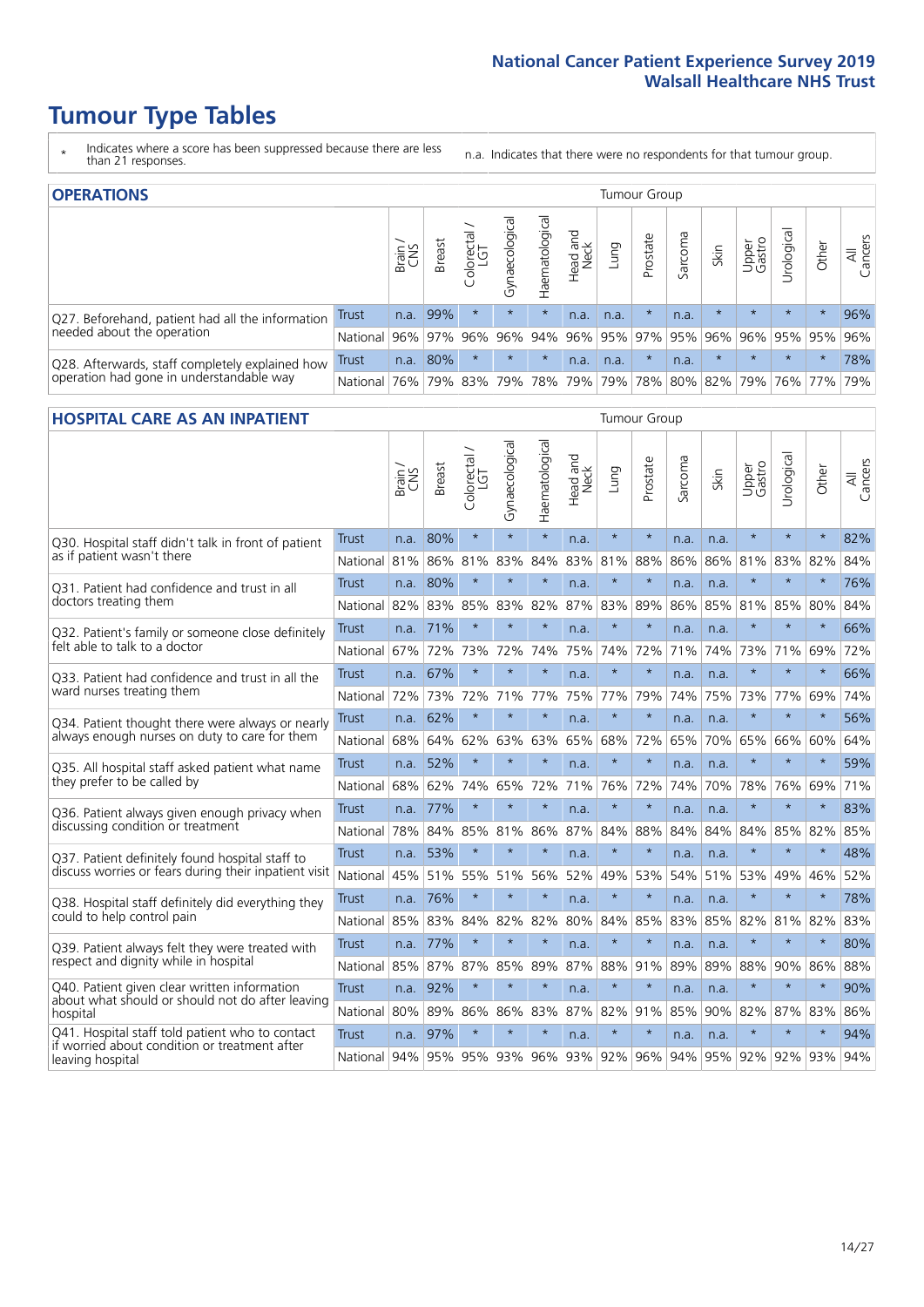- \* Indicates where a score has been suppressed because there are less than 21 responses.
- n.a. Indicates that there were no respondents for that tumour group.

| <b>HOSPITAL CARE AS A DAY PATIENT / OUTPATIENT</b>                                                                    |              |       |               |                              |                |                |                         |         | <b>Tumour Group</b> |         |         |                 |            |         |                |  |  |  |  |  |  |  |  |
|-----------------------------------------------------------------------------------------------------------------------|--------------|-------|---------------|------------------------------|----------------|----------------|-------------------------|---------|---------------------|---------|---------|-----------------|------------|---------|----------------|--|--|--|--|--|--|--|--|
|                                                                                                                       |              | Brain | <b>Breast</b> | ╮<br>olorectal /<br>LGT<br>Ũ | Gynaecological | Haematological | ead and<br>Neck<br>Head | Lung    | Prostate            | Sarcoma | Skin    | Upper<br>Gastro | Urological | Other   | All<br>Cancers |  |  |  |  |  |  |  |  |
| Q43. Patient definitely found hospital staff to                                                                       | <b>Trust</b> | n.a.  | 65%           | 77%                          | $\star$        | $\star$        | n.a.                    | $\star$ | $\star$             | n.a.    | $\star$ | $\star$         | $\star$    | $\star$ | 69%            |  |  |  |  |  |  |  |  |
| discuss worries or fears during their outpatient or<br>day case visit                                                 | National     | 66%   | 68%           | 73%                          | 70%            | 73%            | 72%                     | 70%     | 74%                 | 72%     | 72%     | 71%             | 67%        | 68%     | 71%            |  |  |  |  |  |  |  |  |
| Q44. Cancer doctor had the right documents at<br>patient's last outpatient appointment                                | Trust        | n.a.  |               | 93% 100%                     | $\star$        | $\ast$         | n.a.                    | $\star$ | $\star$             | n.a.    |         |                 | $\star$    | $\ast$  | 95%            |  |  |  |  |  |  |  |  |
|                                                                                                                       | National     | 94%   | 96%           | 96%                          | 96%            | 97%            | 96%                     | 96%     | 96%                 | 96%     | 96%     | 94%             | 96%        | 95%     | 96%            |  |  |  |  |  |  |  |  |
| Q46. Beforehand patient completely had                                                                                | Trust        | n.a.  | 88%           | $\star$                      |                | $\star$        | n.a.                    | $\star$ | $\star$             | n.a.    | n.a.    | $\star$         | $\star$    | n.a.    | 87%            |  |  |  |  |  |  |  |  |
| all information needed about radiotherapy<br>treatment                                                                | National     | 91%   | 88%           | 83%                          | 88%            | 84%            | 86%                     | 86%     | 88%                 | 88%     | 84%     | 86%             | 83%        | 84%     | 86%            |  |  |  |  |  |  |  |  |
| Q47. Patient completely given understandable                                                                          | Trust        | n.a.  | 62%           | $\star$                      | $\star$        | $\star$        | n.a.                    | $\star$ | $\star$             | n.a.    | n.a.    | $\star$         | $\star$    | n.a.    | 54%            |  |  |  |  |  |  |  |  |
| information about whether radiotherapy was<br>working                                                                 | National     | 56%   | 60%           | 57%                          | 61%            | 62%            | 63%                     | 59%     | 60%                 | 67%     | 57%     | 52%             | 59%        | 59%     | 60%            |  |  |  |  |  |  |  |  |
| Q49. Beforehand patient completely had all                                                                            | Trust        | n.a.  | 84%           | 86%                          | $\star$        | $\ast$         | n.a.                    | $\star$ | $\star$             | n.a.    | n.a.    | $\star$         | $^\star$   | $\star$ | 84%            |  |  |  |  |  |  |  |  |
| information needed about chemotherapy<br>treatment                                                                    | National     | 80%   | 82%           | 86%                          | 87%            | 85%            | 79%                     | 84%     | 86%                 | 86%     | 90%     | 84%             | 85%        | 85%     | 84%            |  |  |  |  |  |  |  |  |
| Q50. Patient given enough information about<br>whether chemotherapy was working in a<br>completely understandable way | Trust        | n.a.  | 54%           | 67%                          |                | $\star$        | n.a.                    | $\star$ | $\star$             | n.a.    | n.a.    | $\star$         |            | $\star$ | 60%            |  |  |  |  |  |  |  |  |
|                                                                                                                       | National     | 54%   | 62%           | 64%                          | 68%            | 75%            |                         | 57% 67% | 66%                 | 71%     | 79%     | 61%             | 68%        | 69%     | 68%            |  |  |  |  |  |  |  |  |

#### **HOME CARE AND SUPPORT** Tumour Group

|                                                                                                                   |              | Brain | <b>Breast</b> | Colorectal<br>LGT | $\overline{\sigma}$<br>Gynaecologic | Haematological | ad and<br>Neck<br>Head | <b>Dung</b> | Prostate | Sarcoma | Skin    | Upper<br>Gastro | Irological  | Other   | All<br>Cancers |
|-------------------------------------------------------------------------------------------------------------------|--------------|-------|---------------|-------------------|-------------------------------------|----------------|------------------------|-------------|----------|---------|---------|-----------------|-------------|---------|----------------|
| Q51. Hospital staff definitely gave family or<br>someone close all the information needed to<br>help care at home | <b>Trust</b> | n.a.  | 53% 65%       |                   | $\star$                             | $\star$        | n.a.                   | $\star$     | $\star$  | n.a.    | $\star$ | $\star$         | $\star$     | $\star$ | 55%            |
|                                                                                                                   | National     | 58%   | 58%           | 63%               | 57%                                 | 62% 67%        |                        | 59%         | 61%      |         | 62% 65% | 60%             | 59% 55%     |         | 60%            |
| Q52. Patient definitely given enough support<br>from health or social services during treatment                   | Trust        | n.a.  | 40%           | $\star$           | $\star$                             | $\star$        | n.a.                   | $\star$     | $\star$  | n.a.    | $\star$ | $\star$         | $\star$     | $\star$ | 45%            |
|                                                                                                                   | National     | 42%   | 52%           | 60%               |                                     | 45% 51%        | 59%                    | 50%         | 48%      |         | 53% 57% |                 | 54% 48% 51% |         | 52%            |
| Q53. Patient definitely given enough support<br>from health or social services after treatment                    | Trust        | n.a.  | 32%           |                   | $\star$                             | $\star$        | n.a.                   | $\star$     | $\star$  | n.a.    |         | $\star$         | $\star$     | $\star$ | 42%            |
|                                                                                                                   | National     | 39%   | 41%           | 53%               | 39%                                 | $ 43\% $       | 56%                    | 40%         | 46%      | 48%     | 59%     | 47%             | 44%         | 44%     | 45%            |

| <b>CARE FROM YOUR GENERAL PRACTICE</b>                                                                     |              |        |               |                   |                |                |                  |         | Tumour Group                |         |         |                 |           |         |                |  |  |  |  |  |  |
|------------------------------------------------------------------------------------------------------------|--------------|--------|---------------|-------------------|----------------|----------------|------------------|---------|-----------------------------|---------|---------|-----------------|-----------|---------|----------------|--|--|--|--|--|--|
|                                                                                                            |              | Brain, | <b>Breast</b> | Colorectal<br>LGT | Gynaecological | Haematological | Head and<br>Neck | Lung    | Prostate                    | Sarcoma | Skin    | Upper<br>Gastro | Urologica | Other   | All<br>Cancers |  |  |  |  |  |  |
| Q54. GP given enough information about<br>patient's condition and treatment                                | Trust        | n.a.   | 95%           |                   | $\star$        | $\star$        | n.a.             | $\star$ | $\star$                     | n.a.    | $\star$ | $\star$         | $\star$   | $\star$ | 95%            |  |  |  |  |  |  |
|                                                                                                            | National 91% |        |               | 96% 95%           | 95%            |                |                  |         | 96% 94% 94% 96%             |         | 94% 96% | 93% 95% 94%     |           |         | 95%            |  |  |  |  |  |  |
| Q55. General practice staff definitely did<br>everything they could to support patient during<br>treatment | Trust        | n.a.   | 59%           | $\star$           | $\star$        | $\star$        | n.a.             | $\star$ | $\star$                     | n.a.    | $\star$ | $\star$         | $\star$   | $\star$ | 55%            |  |  |  |  |  |  |
|                                                                                                            | National     | 55%    |               | 58% 59%           | 56%            |                | 56% 59%          |         | 56% 64% 56% 65% 59% 59% 55% |         |         |                 |           |         | 58%            |  |  |  |  |  |  |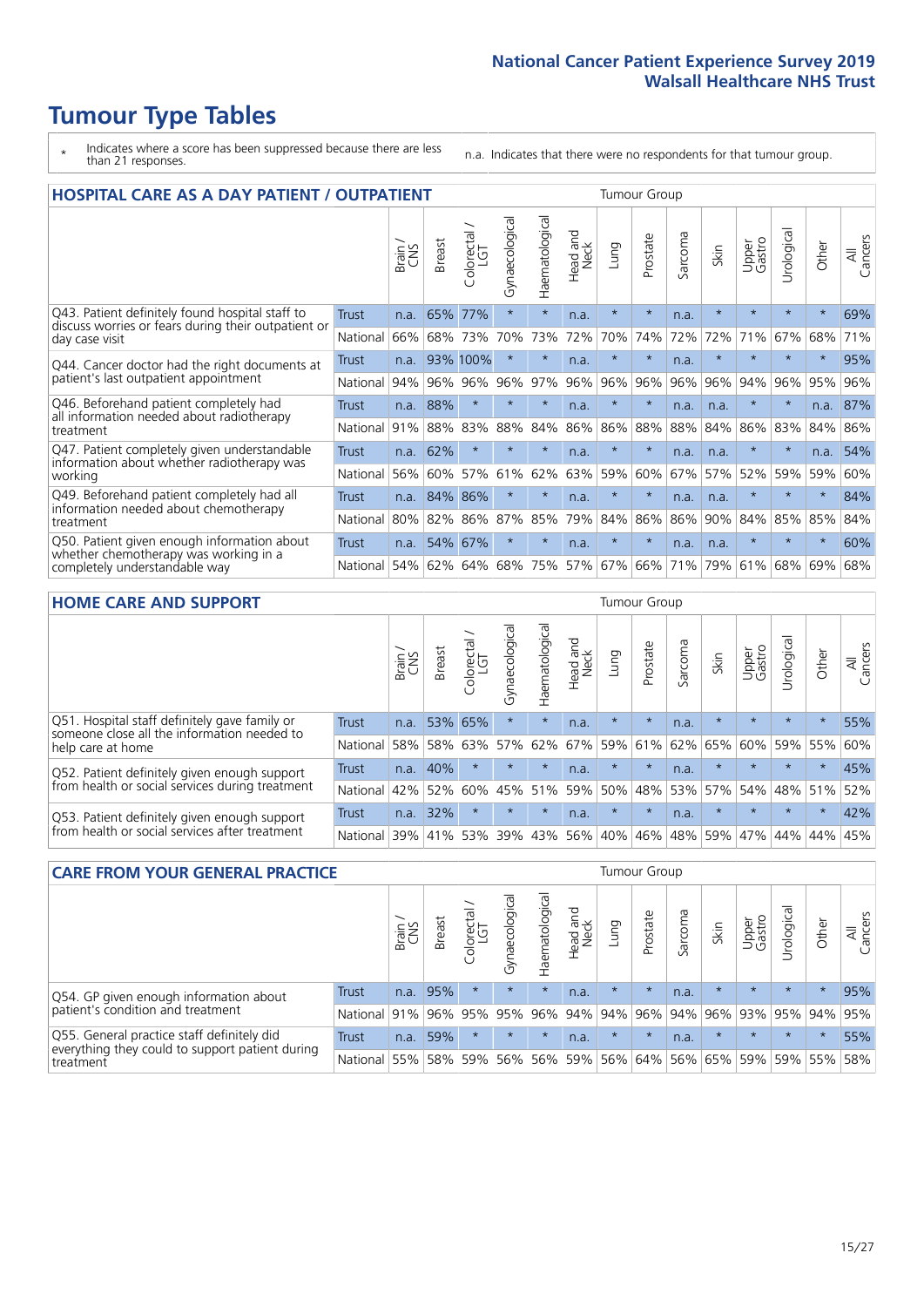- \* Indicates where a score has been suppressed because there are less than 21 responses.
- n.a. Indicates that there were no respondents for that tumour group.

#### **YOUR OVERALL NHS CARE** THE CONSTRUCTION OF THE THROUP GROUP TUMOUR GROUP

| UN V V LIVALL IVI 19 GAINL                                                                      |              |       |               |                            |                |                |                         |         |          |                      |         |                 |                |          |                |  |  |  |  |
|-------------------------------------------------------------------------------------------------|--------------|-------|---------------|----------------------------|----------------|----------------|-------------------------|---------|----------|----------------------|---------|-----------------|----------------|----------|----------------|--|--|--|--|
|                                                                                                 |              | Brain | <b>Breast</b> | olorectal<br>LGT<br>$\cup$ | Gynaecological | Haematological | aad and<br>Neck<br>Head | Lung    | Prostate | arcoma<br>$\sqrt{ }$ | Skin    | Upper<br>Gastro | लु<br>Urologia | Other    | All<br>Cancers |  |  |  |  |
| Q56. Different people treating and caring for                                                   | <b>Trust</b> | n.a.  | 64%           | 58%                        | $\star$        | $\ast$         | n.a.                    | $\star$ | $\star$  | n.a.                 | $\star$ | $\star$         | 73%            | $\ast$   | 69%            |  |  |  |  |
| patient always work well together to give best<br>possible care                                 | National     | 60%   | 73%           | 73%                        | 69%            | 75%            | 73%                     | 73%     | 75%      | 70%                  | 79%     | 69%             | 74%            | 68%      | 73%            |  |  |  |  |
| Q57. Patient given a care plan                                                                  | <b>Trust</b> | n.a.  | 48%           | 43%                        |                | $\star$        | n.a.                    | $\star$ | $\star$  | n.a.                 | $\star$ |                 |                | $\star$  | 44%            |  |  |  |  |
|                                                                                                 | National     | 36%   | 41%           | 40%                        | 34%            | 36%            | 39%                     | 36%     | 40%      | 34%                  | 44%     | 36%             | 33%            | 31%      | 38%            |  |  |  |  |
| Q58. Overall the administration of care was good                                                | <b>Trust</b> | n.a.  | 88%           | 89%                        |                | $\star$        | n.a.                    | $\star$ | $\star$  | n.a.                 | $\star$ |                 | 78%            | $\star$  | 87%            |  |  |  |  |
| or very good                                                                                    | National     | 85%   | 90%           | 88%                        | 87%            | 91%            | 90%                     | 90%     | 88%      | 88%                  | 90%     | 86%             | 85%            | 87%      | 89%            |  |  |  |  |
| Q59. Patient felt length of time for attending<br>clinics and appointments for cancer was about | Trust        | n.a.  |               | 71% 67%                    | $\star$        | $\ast$         | n.a.                    | $\star$ | $\star$  | n.a.                 | $\star$ | $\star$         | 61%            | $^\star$ | 71%            |  |  |  |  |
| right                                                                                           | National     | 58%   | 68%           | 73%                        | 66%            | 66%            | 71%                     | 71%     | 76%      | 68%                  | 73%     | 66%             | 75%            | 64%      | 69%            |  |  |  |  |
| Q60. Someone discussed with patient whether                                                     | <b>Trust</b> | n.a.  | 14%           | 42%                        |                | $\star$        | n.a.                    | $\star$ | $\star$  | n.a.                 | $\star$ |                 |                | $\star$  | 20%            |  |  |  |  |
| they would like to take part in cancer research                                                 | National     | 42%   | 30%           | 32%                        | 31%            | 33%            | 21%                     | 34%     | 31%      | 36%                  | 20%     | 36%             | 21%            | 32%      | 30%            |  |  |  |  |
| Q61. Patient's average rating of care scored from<br>very poor to very good                     | Trust        | n.a.  | 8.7           | 8.7                        | $\star$        | $\star$        | n.a.                    | $\star$ | $\star$  | n.a.                 | $\star$ | $\star$         | 8.8            | $\ast$   | 8.7            |  |  |  |  |
|                                                                                                 | National     | 8.6   | 8.9           | 8.8                        | 8.7            | 8.9            | 8.8                     | 8.8     | 8.8      | 8.8                  | 8.9     | 8.7             | 8.7            | 8.7      | 8.8            |  |  |  |  |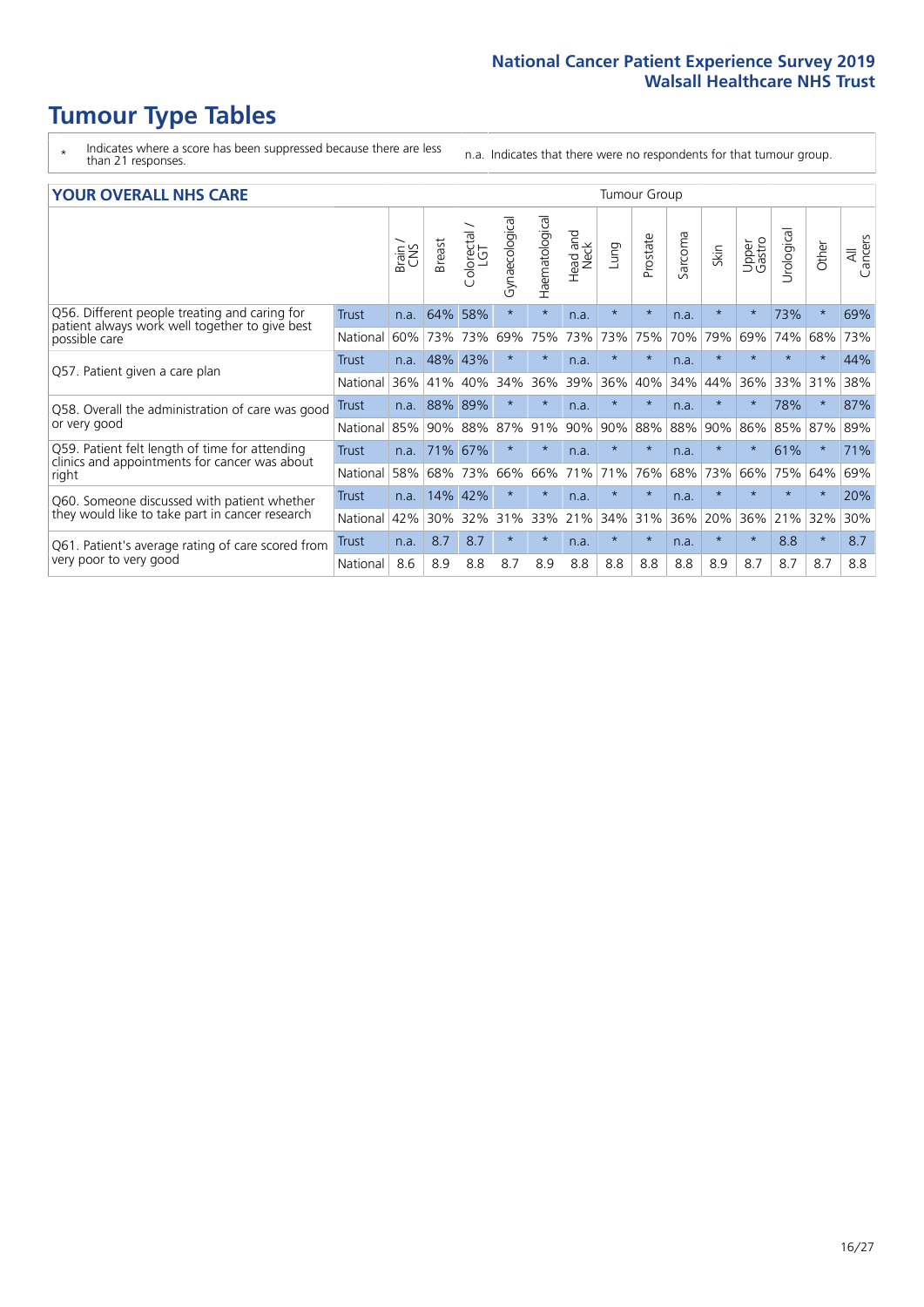## **Year on Year Charts**





#### **DIAGNOSTIC TESTS**





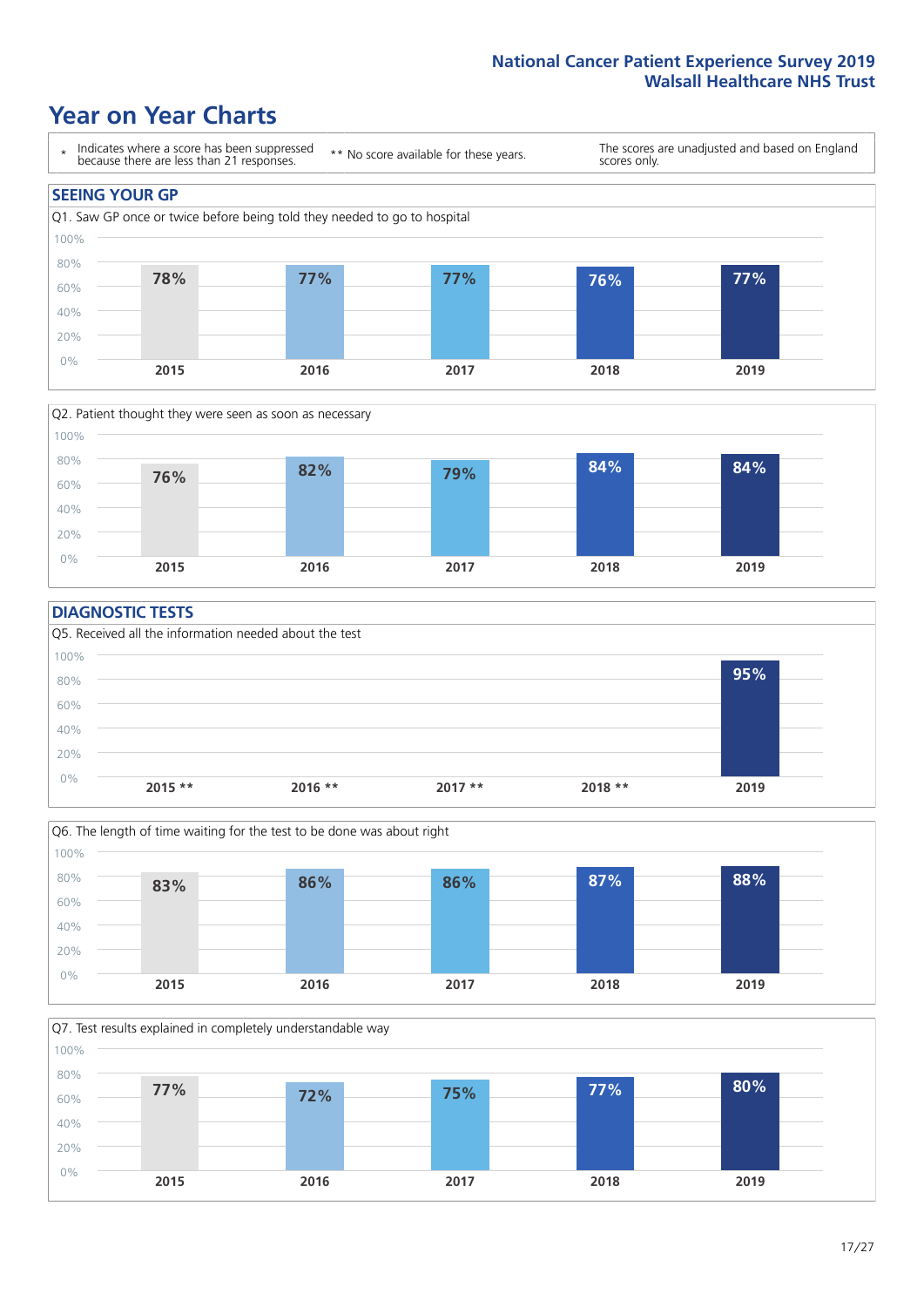







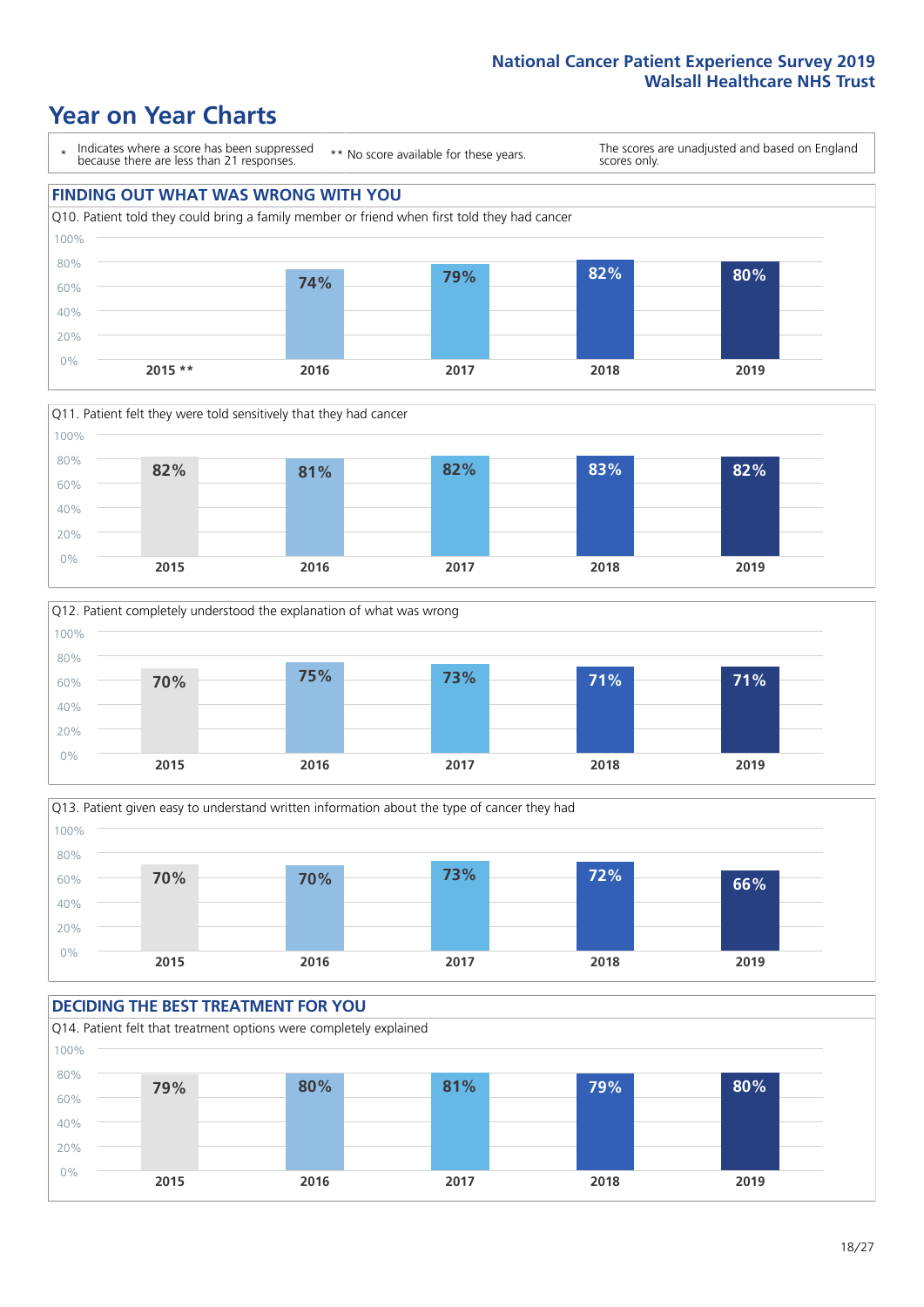





Q18. Patient definitely involved as much as they wanted in decisions about care and treatment  $0%$ 20% 40% 60% 80% 100% **2015 \*\* 2016 \*\* 2017 \*\* 2018 \*\* 2019 76%**

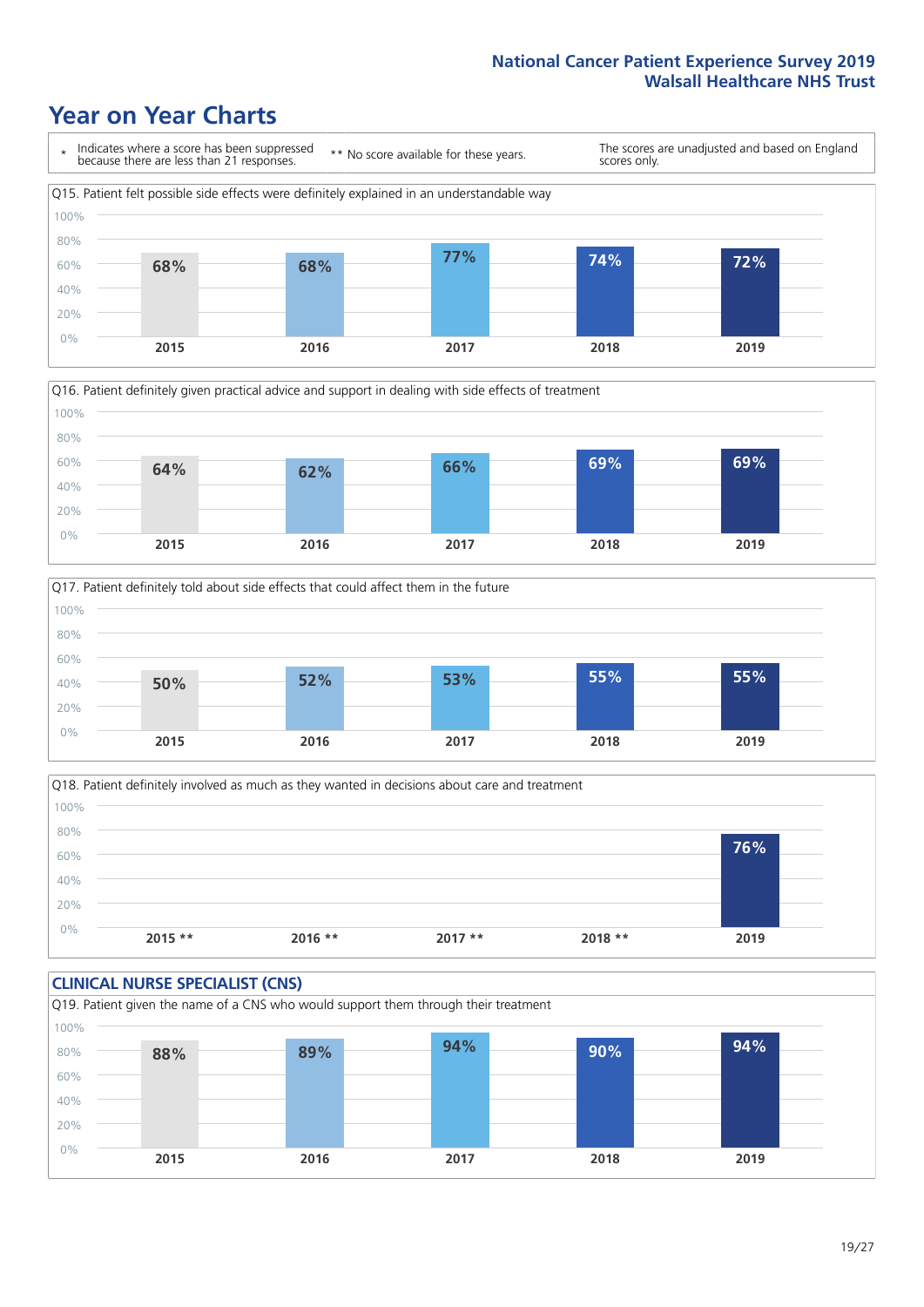







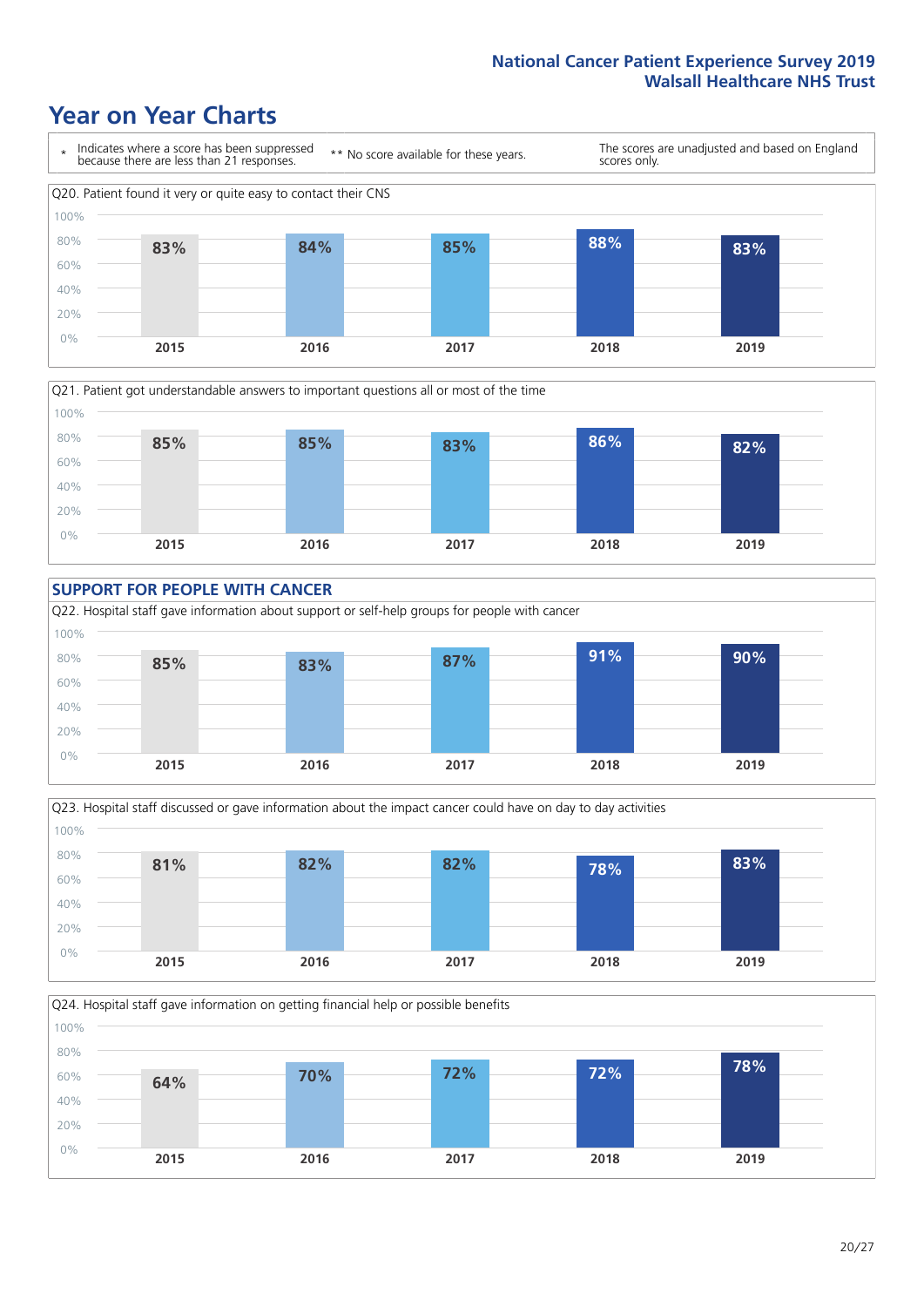## **Year on Year Charts**



#### **OPERATIONS**





#### **HOSPITAL CARE AS AN INPATIENT** Q30. Hospital staff didn't talk in front of patient as if patient wasn't there 0% 20% 40% 60% 80% 100% **2015 \*\* 2016 \*\* 2017 \*\* 2018 \*\* 2019 82%**

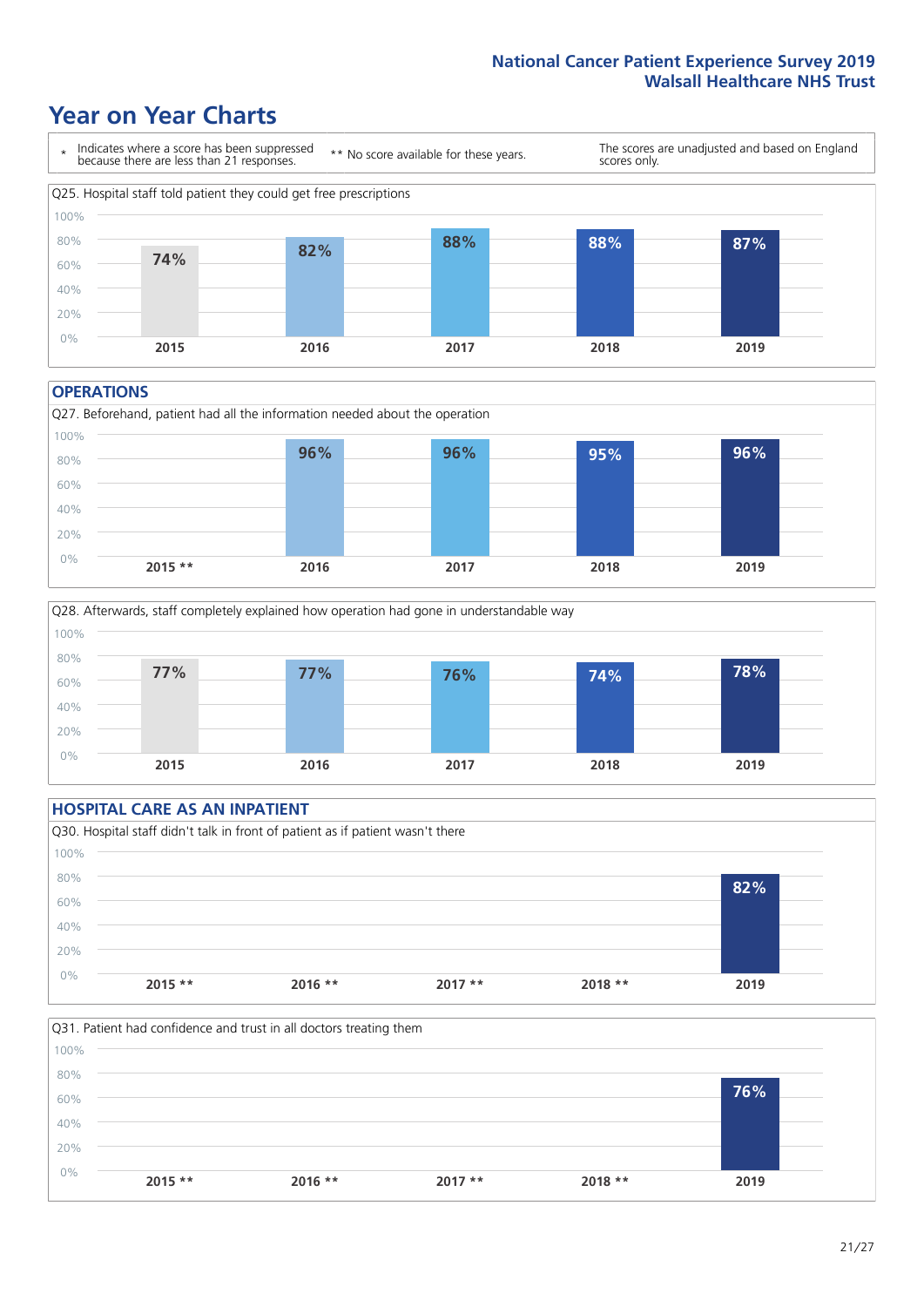







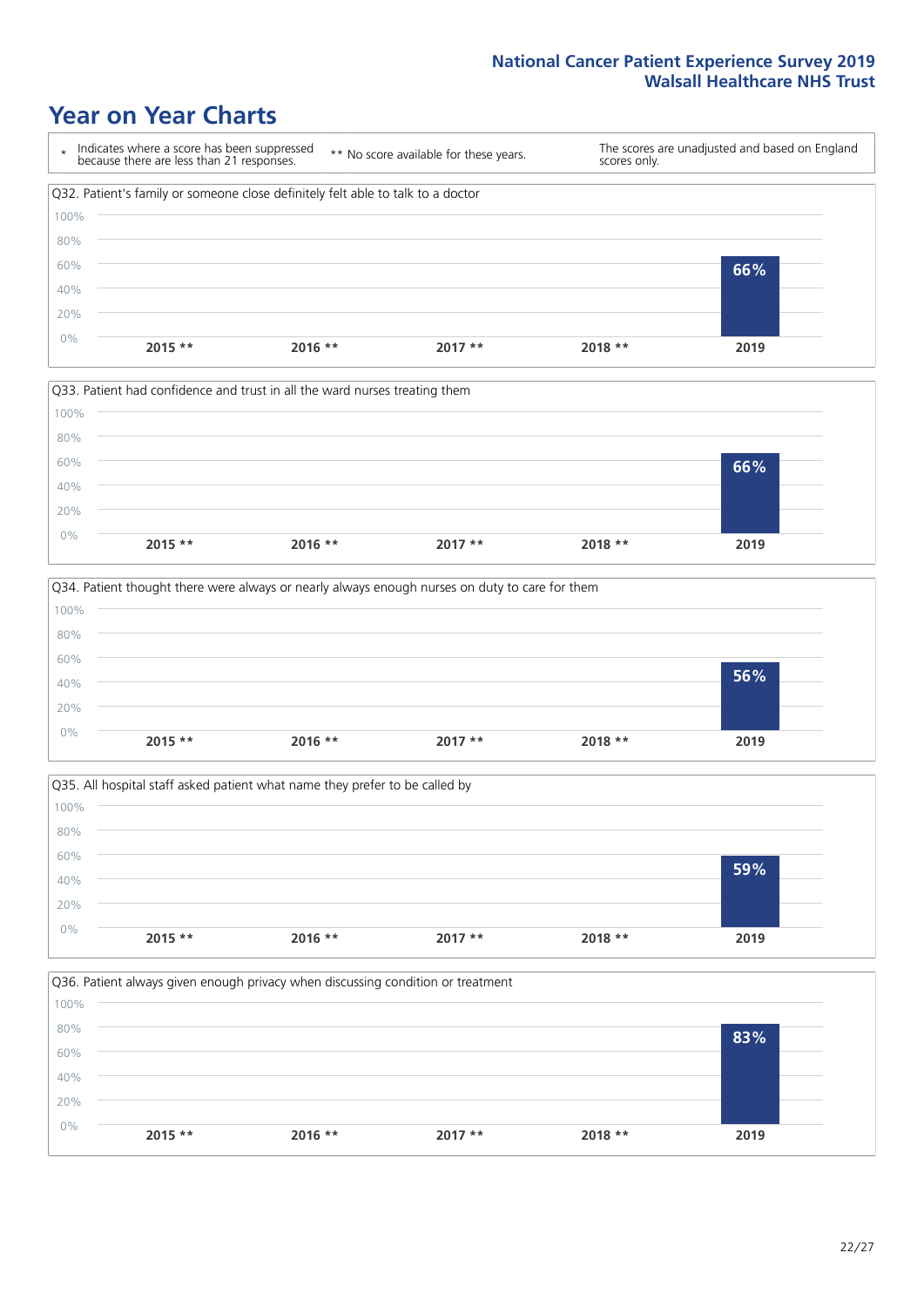







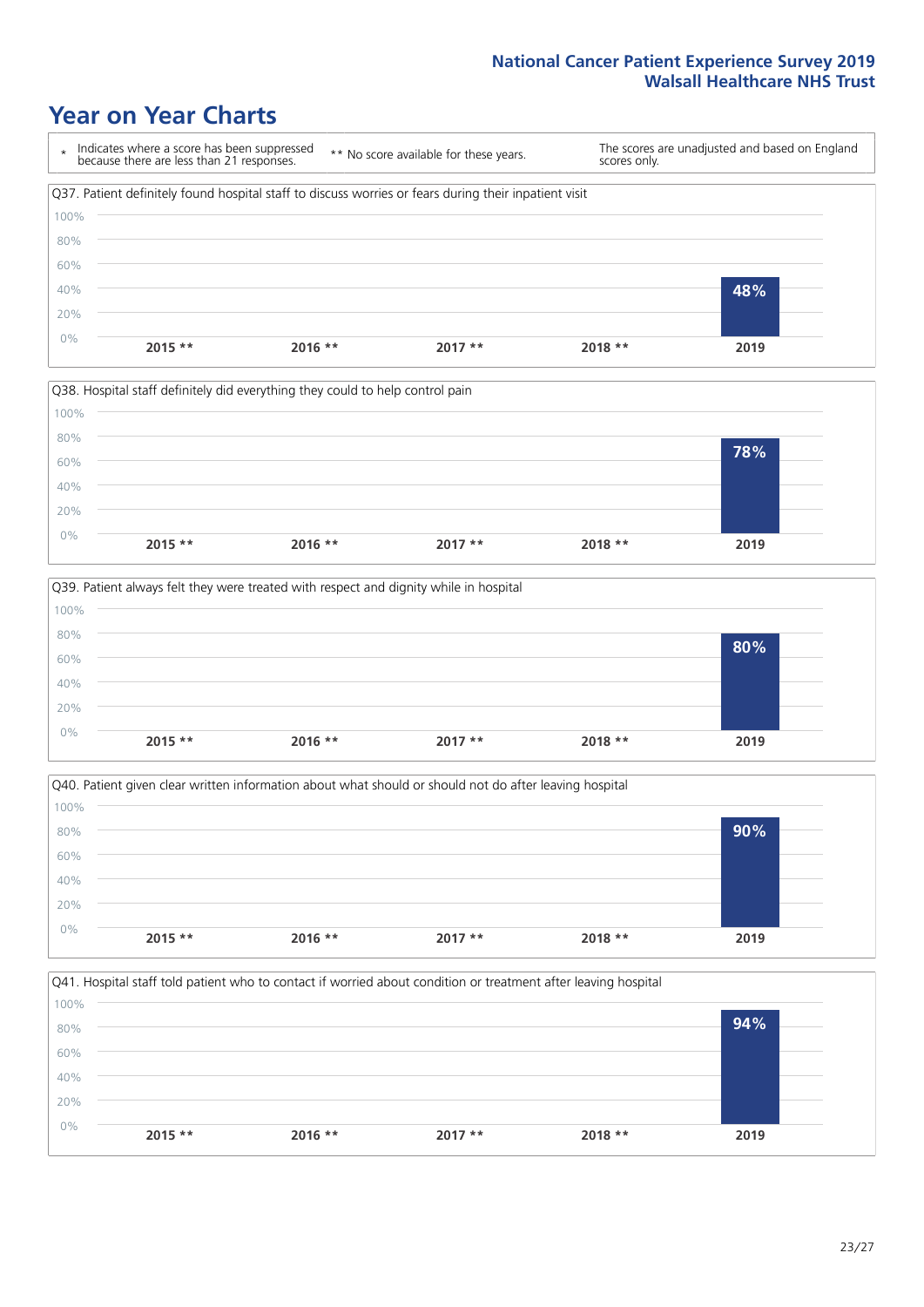## **Year on Year Charts**

\* Indicates where a score has been suppressed because there are less than 21 responses.

\*\* No score available for these years.

The scores are unadjusted and based on England scores only.

#### **HOSPITAL CARE AS A DAY PATIENT / OUTPATIENT**









Q49. Beforehand patient completely had all information needed about chemotherapy treatment

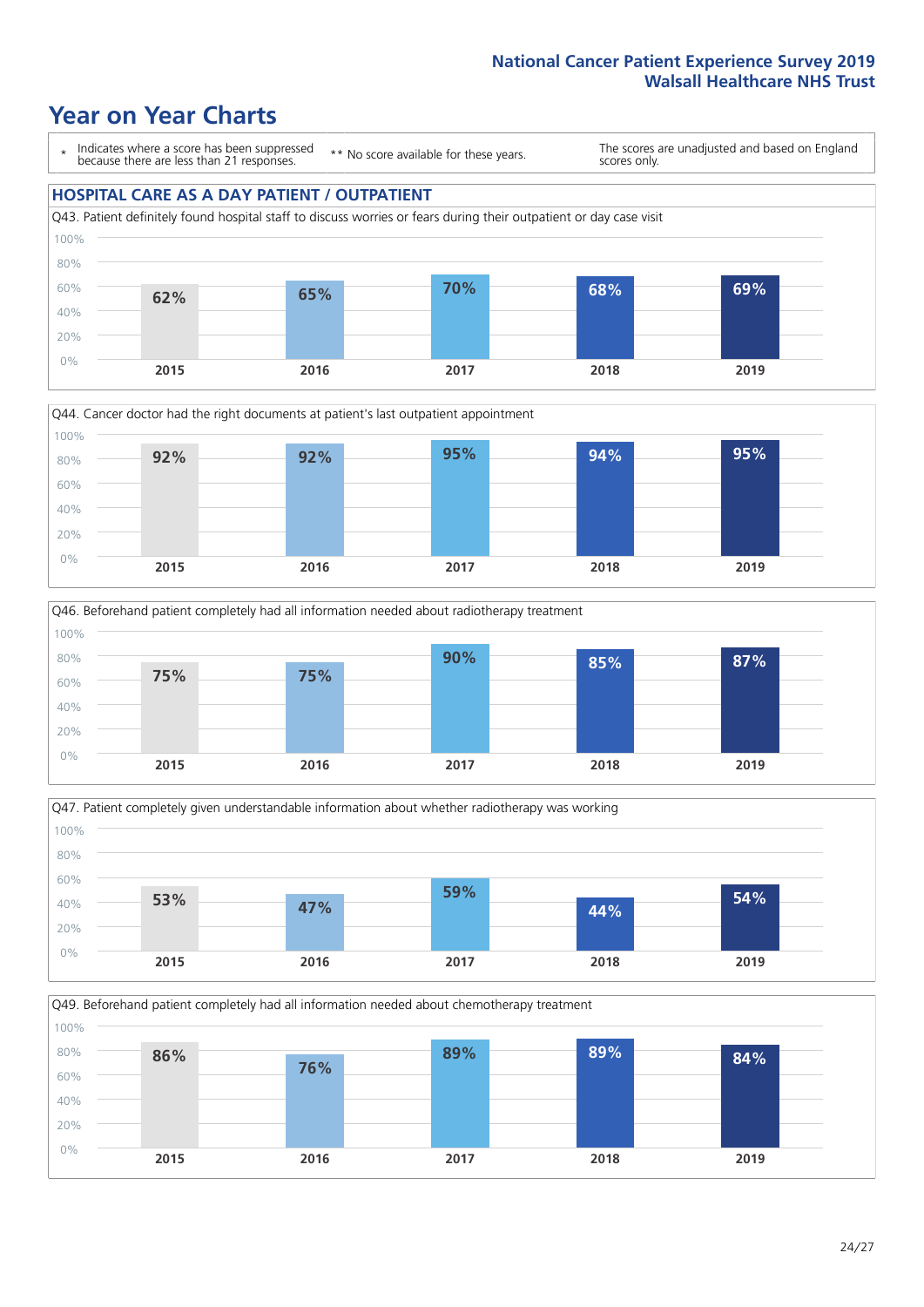## **Year on Year Charts**



#### **HOME CARE AND SUPPORT**







#### **CARE FROM YOUR GENERAL PRACTICE** Q54. GP given enough information about patient's condition and treatment 0% 20% 40% 60% 80% 100% **2015 2016 2017 2018 2019 91% 92% 95% 94% 95%**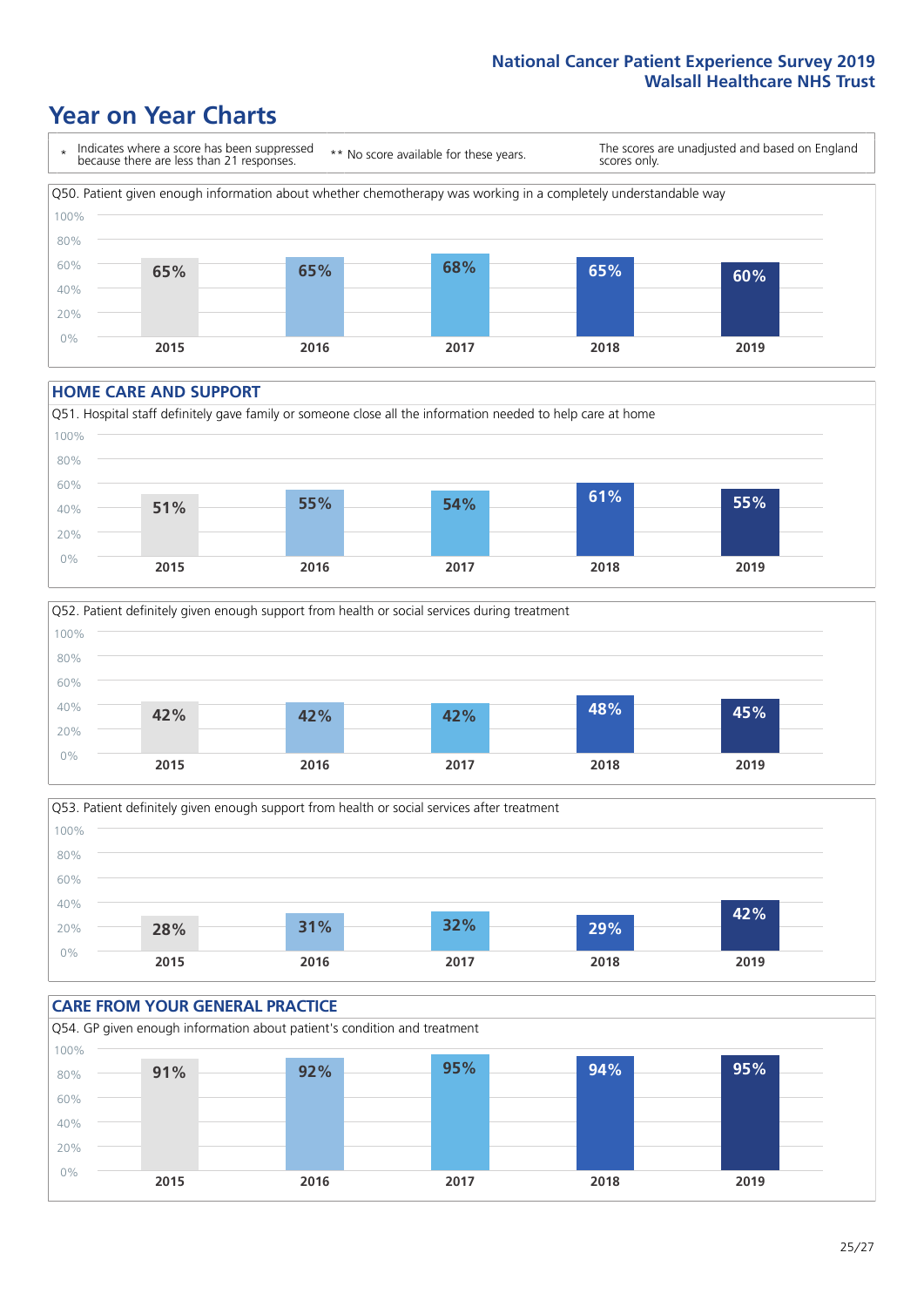### **Year on Year Charts**

\* Indicates where a score has been suppressed because there are less than 21 responses. \*\* No score available for these years. The scores are unadjusted and based on England scores only. Q55. General practice staff definitely did everything they could to support patient during treatment 0% 20% 40% 60% 80% 100% **2015 2016 2017 2018 2019 57% 56% 55% 53% 55%**

#### **YOUR OVERALL NHS CARE**







Q59. Patient felt length of time for attending clinics and appointments for cancer was about right